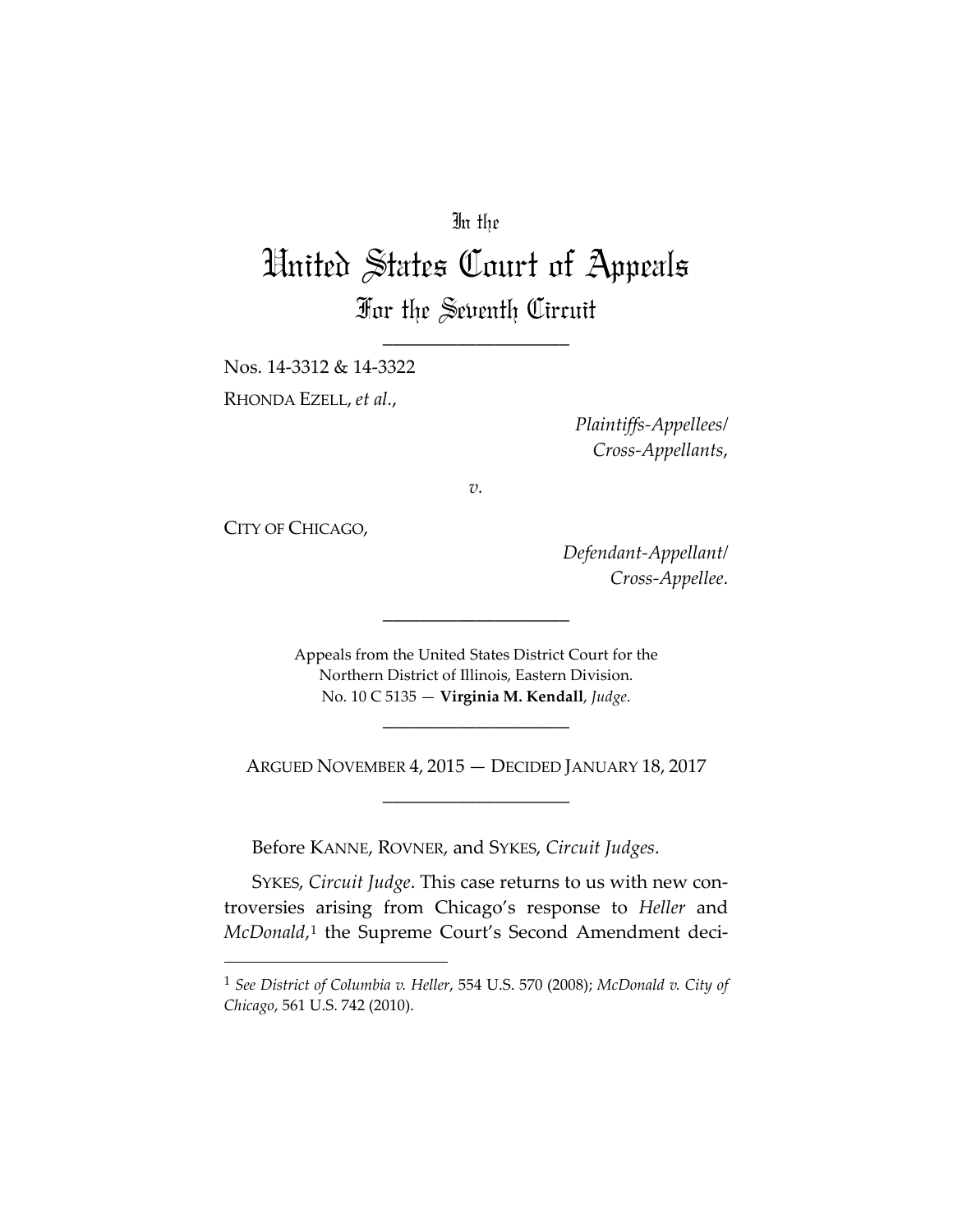sions. Last time we addressed an ordinance banning shooting ranges throughout the city. *See Ezell v. City of Chicago* ("*Ezell I*"), 651 F.3d 684 (7th Cir. 2011). The range ban was part of a sweeping ordinance adopted in the wake of *McDonald*, which invalidated Chicago's law prohibiting handgun possession. *McDonald v. City of Chicago*, 561 U.S. 742, 791 (2010). To replace the handgun ban, the City established a permit regime for lawful gun possession and required one hour of range training as prerequisite to a permit, but prohibited firing ranges everywhere in the city. *Ezell I*, 651 F.3d at 689–90. We held that the range ban was incompatible with the Second Amendment and instructed the district court to preliminarily enjoin it. *Id.* at 710–11.

The City responded by replacing the range ban with an elaborate scheme of regulations governing shooting ranges. Litigation resumed, prompting the City to rewrite or repeal parts of the new regime. The district judge invalidated some of the challenged regulations and upheld others. *Ezell v. City of Chicago* ("*Ezell II*"), 70 F. Supp. 3d 871, 882–92 (N.D. Ill. 2014). Three provisions currently remain in dispute: (1) a zoning restriction allowing gun ranges only as special uses in manufacturing districts; (2) a zoning restriction prohibiting gun ranges within 100 feet of another range or within 500 feet of a residential district, school, place of worship, and multiple other uses; and (3) a provision barring anyone under age 18 from entering a shooting range. The judge permanently enjoined the manufacturing-district restriction but upheld the distancing and age restrictions. Both sides appealed.

We affirm in part and reverse in part. The two zoning regulations—the manufacturing-district classification and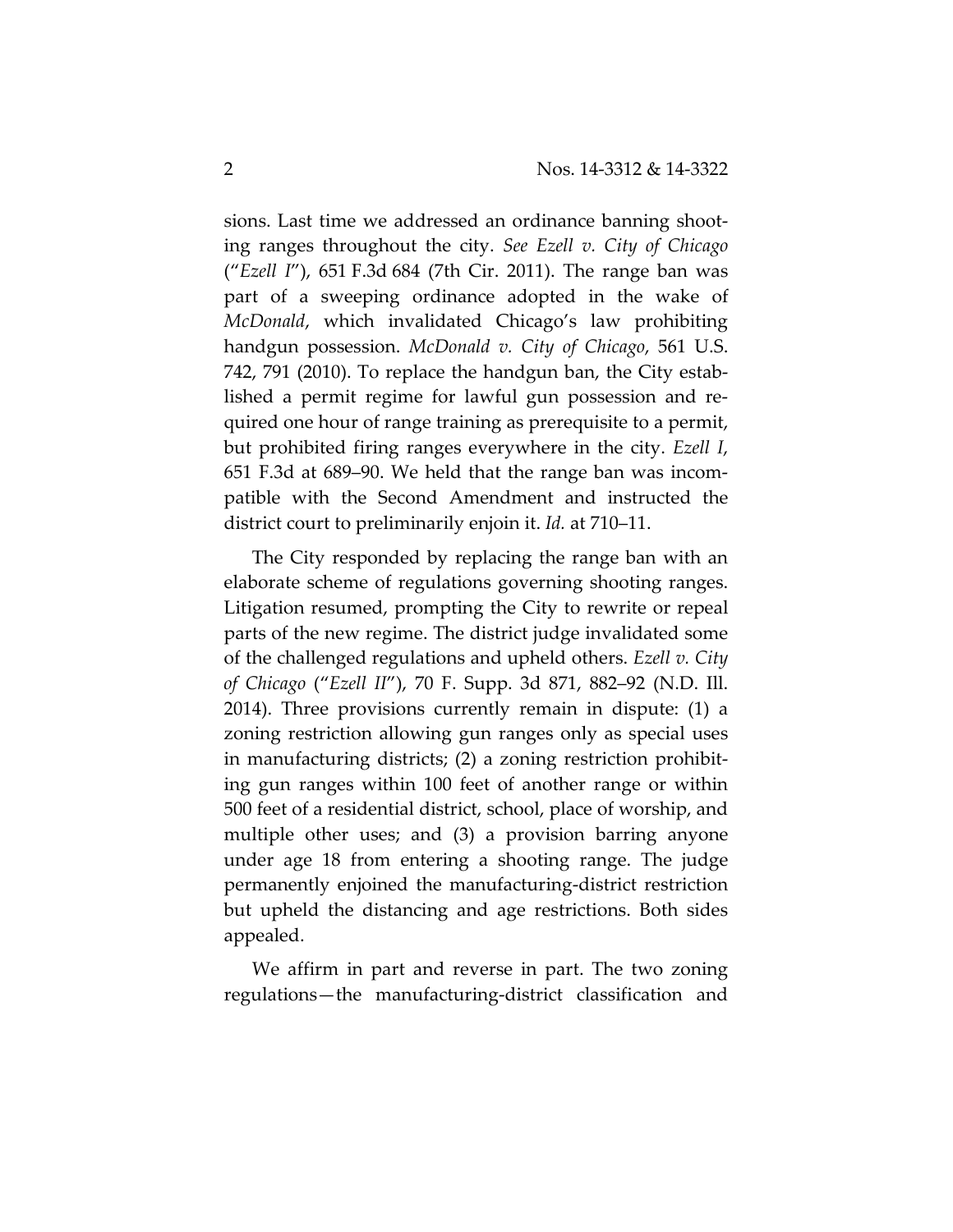the distancing rule—dramatically limit the ability to site a shooting range within city limits. Under the combined effect of these two regulations, only 2.2% of the city's total acreage is even theoretically available, and the commercial viability of any of these parcels is questionable—so much so that no shooting range yet exists. This severely limits Chicagoans' Second Amendment right to maintain proficiency in firearm use via target practice at a range. To justify these barriers, the City raised only speculative claims of harm to public health and safety. That's not nearly enough to survive the heightened scrutiny that applies to burdens on Second Amendment rights.

The age restriction also flunks heightened scrutiny. We held in *Ezell I* that the Second Amendment protects the right to learn and practice firearm use in the controlled setting of a shooting range. The City insists that no person under age 18 enjoys this right. That's an extraordinarily broad claim, and the City failed to back it up. Nor did the City adequately justify barring anyone under 18 from entering a range. To the contrary, its own witness on this subject agreed that the age restriction is overbroad because teenagers can safely be taught to shoot and youth firearm instruction is both prudent and can be conducted in a safe manner.

### **I. Background**

In *Ezell I* we held that Chicago's ban on firing ranges could not be reconciled with the Second Amendment and ordered the district court to preliminarily enjoin its enforcement. 651 F.3d at 710–11. We assume familiarity with that opinion, though we'll repeat the key holdings as necessary here.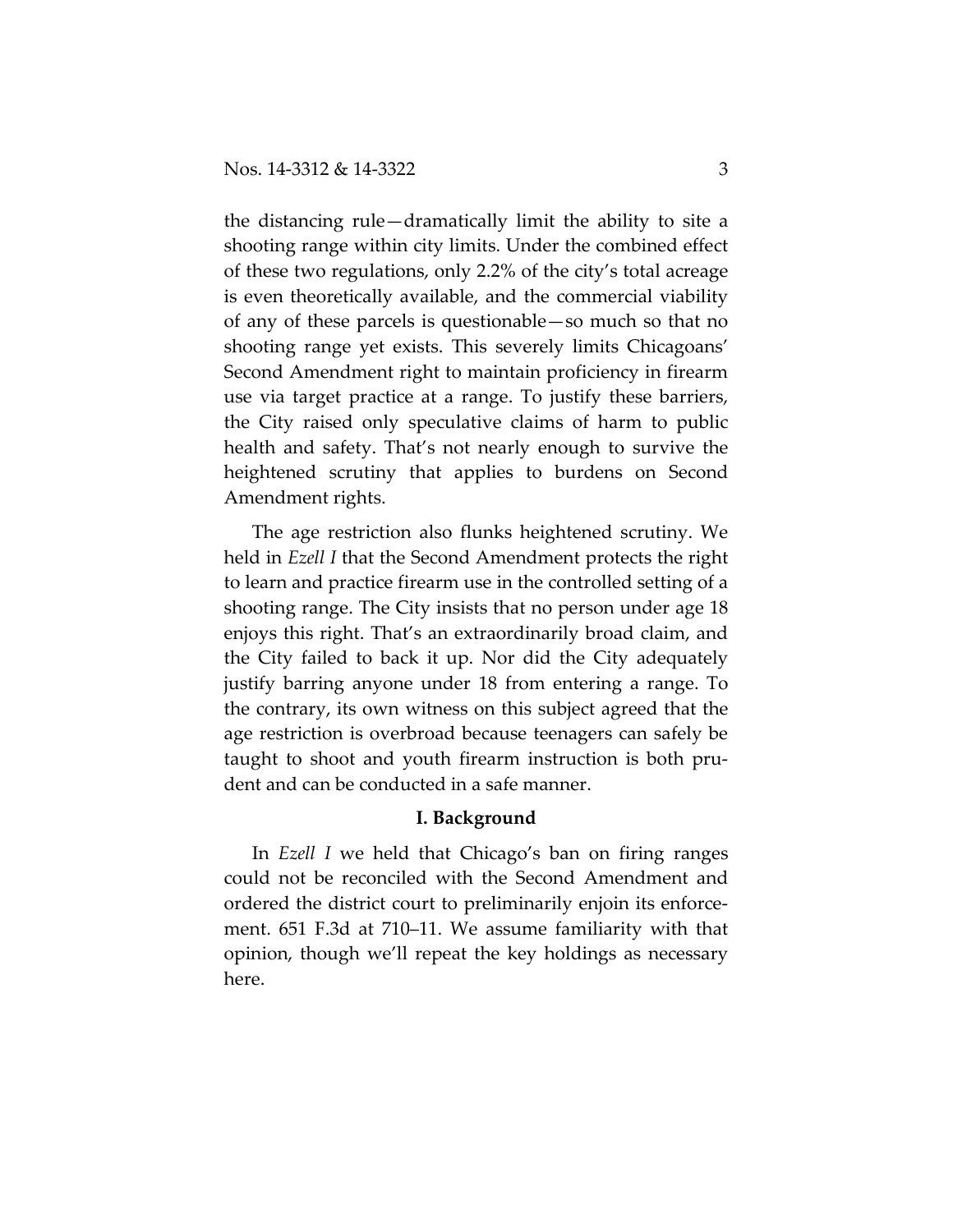Chicago responded to our decision by promulgating a host of new regulations governing firing ranges, including zoning restrictions, licensing and operating rules, construction standards, and environmental requirements. (Firing ranges operated by law enforcement and private-security firms are exempt from the regulatory scheme; there are currently 11 of these located throughout the city.) The plaintiffs returned to court arguing that many of the new regulations violate the Second Amendment.[2](#page-3-0)

In the face of this second round of litigation, the City amended the regulatory scheme four times, *Ezell II*, 70 F. Supp. 3d at 876, repealing or revising some of the new rules. The parties eventually filed cross-motions for summary judgment. Ruling on the motions, the judge invalidated some regulations and upheld others, *id.* at 884–93, leaving both sides with something to appeal. And appeal they did, though many of the judge's rulings are left unchallenged, helpfully narrowing the present scope of the dispute.

Three regulations remain contested. The first two are zoning provisions limiting where shooting ranges may locate. Section 17-5-0207 of the Chicago Municipal Code permits ranges only in manufacturing districts with a special-use permit. Section 17-9-0120 is a distancing restriction barring shooting ranges within 100 feet of another range or within 500 feet of any district that is zoned for

<span id="page-3-0"></span> <sup>2</sup> The individual plaintiffs are Rhonda Ezell, Joseph Brown, and William Hespen, Chicago residents who want access to a firing range within city limits. Action Target, another plaintiff, is a leading designer and builder of gun ranges. The remaining plaintiffs are the Second Amendment Foundation and the Illinois Rifle Association, two nonprofits that advocate for Second Amendment rights.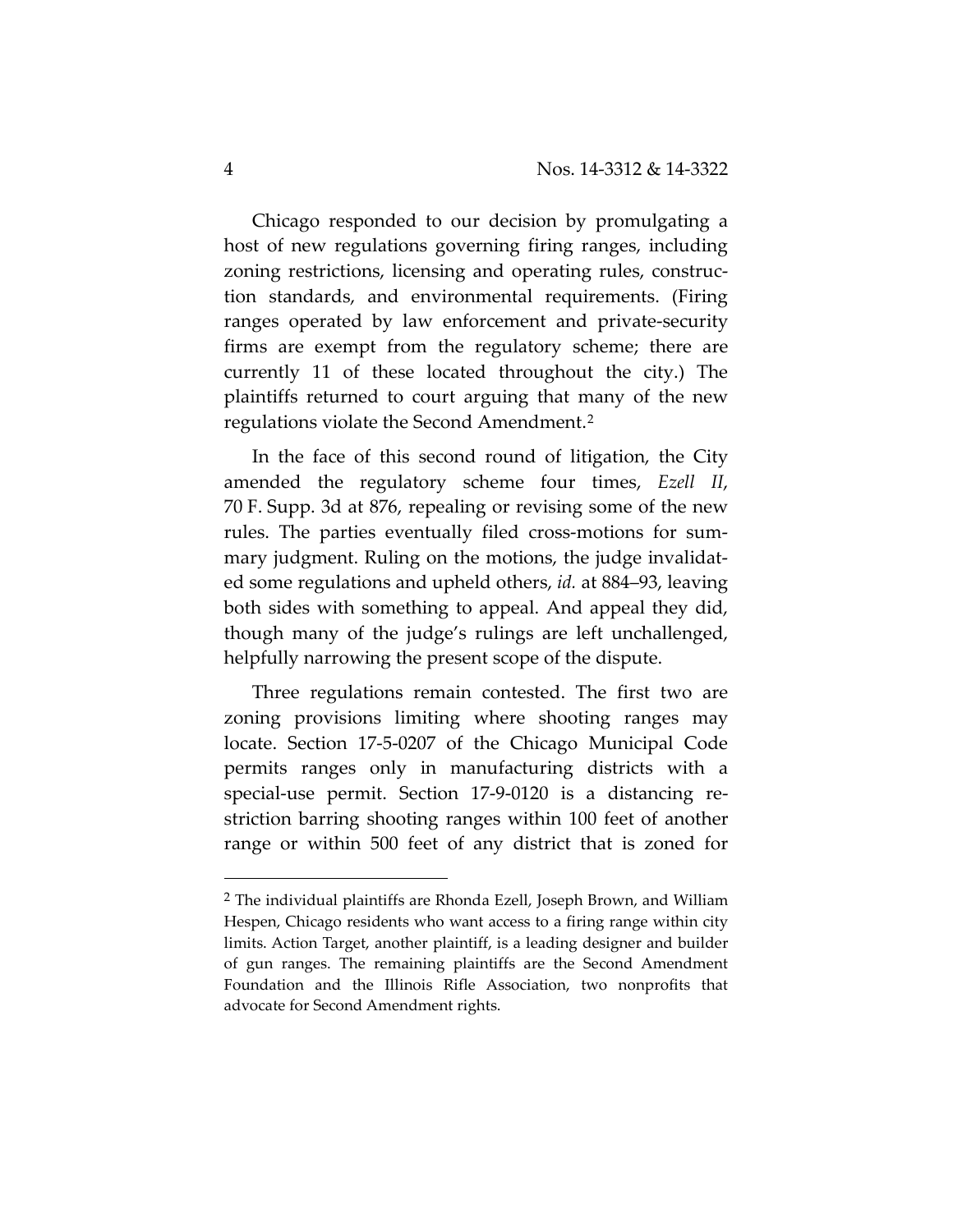residential use or planned residential use, or any preexisting school, day-care facility, place of worship, liquor retailer, children's activities facility, library, museum, or hospital. The third contested regulation, section 4-151-100(d), prohibits anyone under age 18 from entering a shooting range.

The judge held that the zoning restrictions severely limit where shooting ranges can be located and accordingly required the City to establish a close fit between the restrictions and the public interests they serve. *Id.* at 883. The City identified several harmful secondary effects that it claimed were associated with shooting ranges: gun theft, fire hazards, and airborne lead contamination. *Id.* at 883–84. But it produced no evidentiary support for these claims beyond the speculative testimony of three city officials—Zoning Administrator Patricia Scudiero, Police Lieutenant Kevin Johnson, and Rosemary Krimbel, the Commissioner of Business Affairs and Consumer Protection. *Id.*

We'll return to the specifics of their testimony later; for now it's enough to say that the judge found it wholly inadequate to discharge the City's burden to justify relegating shooting ranges to manufacturing districts. *Id.* Because the City failed to establish a connection between this zoning rule and the public interests it is meant to serve, the judge invalidated the manufacturing-district restriction. *Id.* at 884.

But the judge rejected the challenge to the 500-foot distancing requirement. She found this restriction "significantly less burdensome" when considered "standing alone." *Id.* She likened it "to a 'law forbidding the carrying of firearms in sensitive places such as schools and government buildings,'" which *Heller* specifically did not call into question. *Id.* (quoting *District of Columbia v. Heller*, 554 U.S. 570, 626–27 (2008)).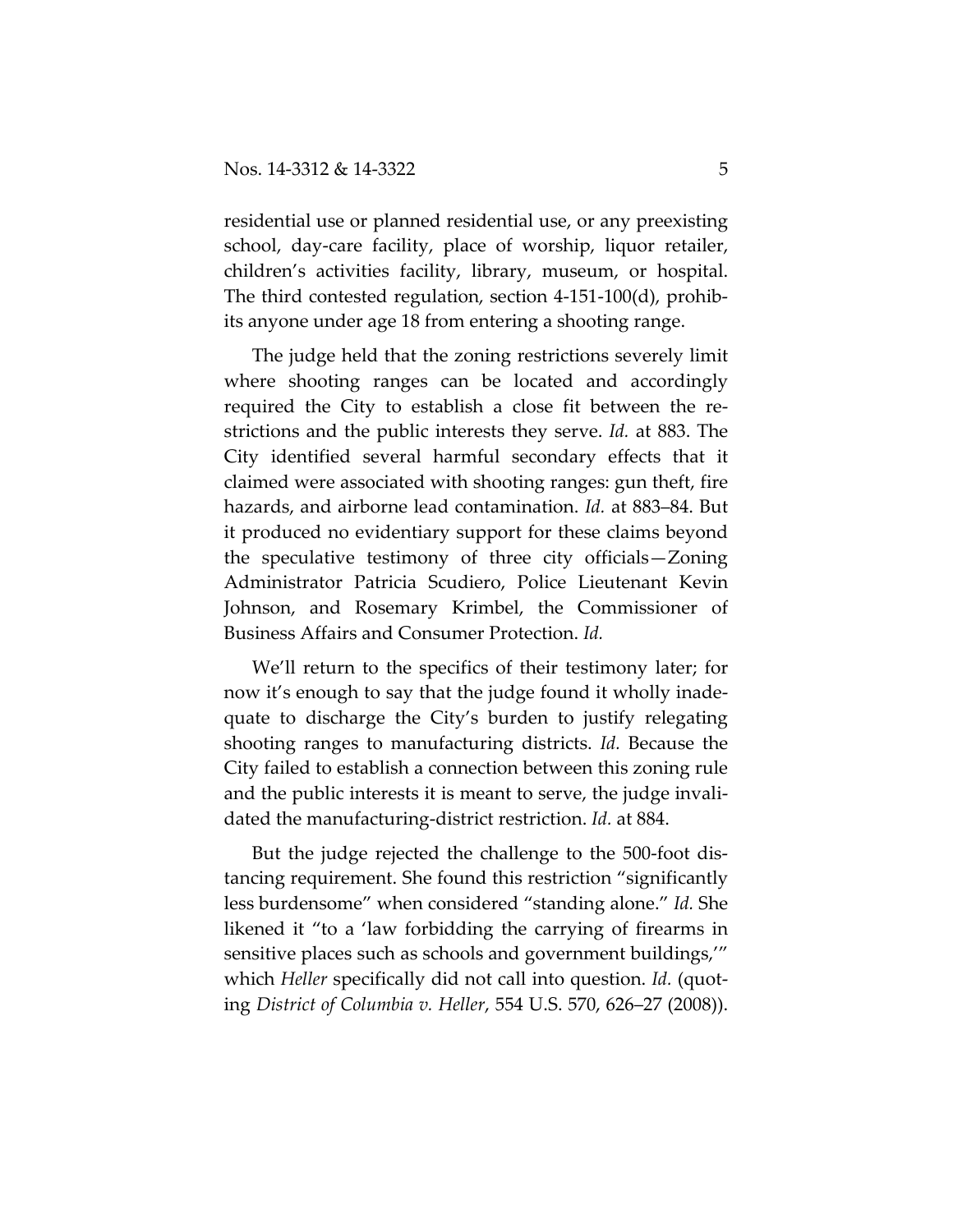Without further analysis, the judge upheld the 500-foot distancing restriction. She did not specifically address the additional requirement of a 100-foot buffer zone between firing ranges.

Finally, the judge upheld the age restriction, concluding that "minors are not guaranteed Second Amendment rights." *Id.* at 889. Cross-appeals followed.

## **II. Analysis**

The City asks us to reinstate its zoning restriction limiting firing ranges to manufacturing districts. The plaintiffs defend the judge's decision to strike that rule; they argue as well that the distancing and age restrictions fail Second Amendment scrutiny. Our review is de novo, so we give these issues a fresh look. *See Dunnet Bay Constr. Co. v. Borggren*, 799 F.3d 676, 688 (7th Cir. 2015) ("We review the district court's ruling on the cross-motions for summary judgment *de novo*, construing all reasonable inferences from the record in favor of the party against whom the motion under consideration is made.").

## **A.** *Ezell I*

We take as settled what was established in *Ezell I*. There we held that resolving Second Amendment cases usually entails two inquiries. The threshold question is whether the regulated activity falls within the scope of the Second Amendment. *Ezell I*, 651 F.3d at 701–02. This is a textual and historical inquiry; if the government can establish that the challenged law regulates activity falling outside the scope of the right as originally understood, then "the regulated activity is categorically unprotected, and the law is not subject to further Second Amendment review." *Id.* at 703.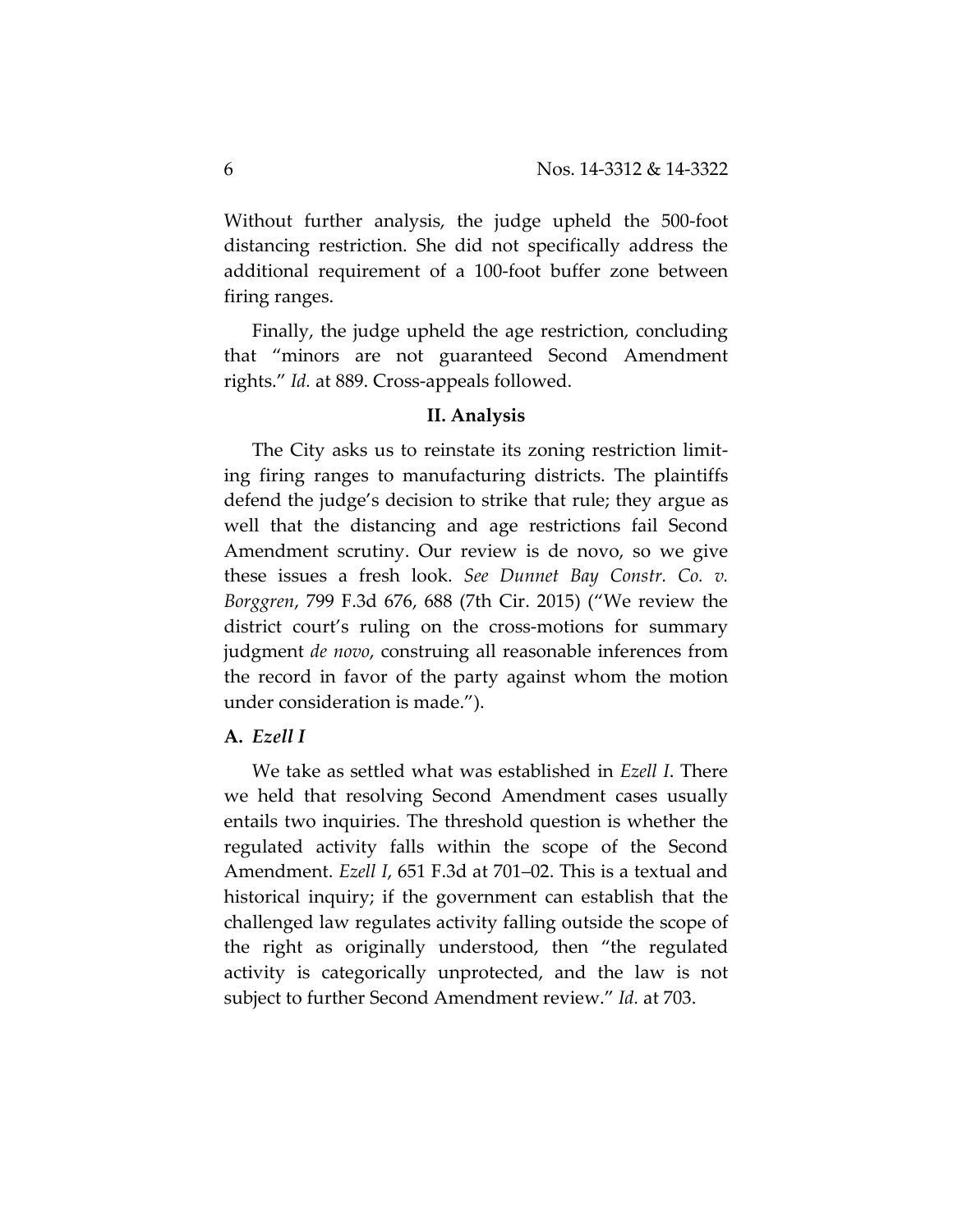"If the government cannot establish this—if the historical evidence is inconclusive or suggests that the regulated activity is *not* categorically unprotected—then there must be a second inquiry into the strength of the government's justification for restricting or regulating the exercise of Second Amendment rights." *Id.* This requires an evaluation of "the regulatory means the government has chosen and the public-benefits end it seeks to achieve." *Id.* The rigor of this means-end review depends on "how close the law comes to the core of the Second Amendment right and the severity of the law's burden on the right." *Id.* Severe burdens on the core right of armed defense require a very strong publicinterest justification and a close means-end fit; lesser burdens, and burdens on activity lying closer to the margins of the right, are more easily justified. *Id.* In all cases the government bears the burden of justifying its law under a heightened standard of scrutiny; rational-basis review does not apply. *Id.* at 706.

Addressing the "scope" question in *Ezell I*, we rejected the City's argument that range training is categorically unprotected by the Second Amendment. We held that the core individual right of armed defense—as recognized in *Heller* and incorporated against the states in *McDonald* includes a corresponding right to acquire and maintain proficiency in firearm use through target practice at a range. 651 F.3d at 704. We explained that the core right to possess firearms for protection "wouldn't mean much without the training and practice that make it effective." *Id.* We noted that *Heller* itself supports this understanding. *Id.* at 704 (citing *Heller*, 554 U.S. at 616, 619). Finally, we held that the City had failed to establish that target practice is wholly unprotected as a matter of history and legal tradition in the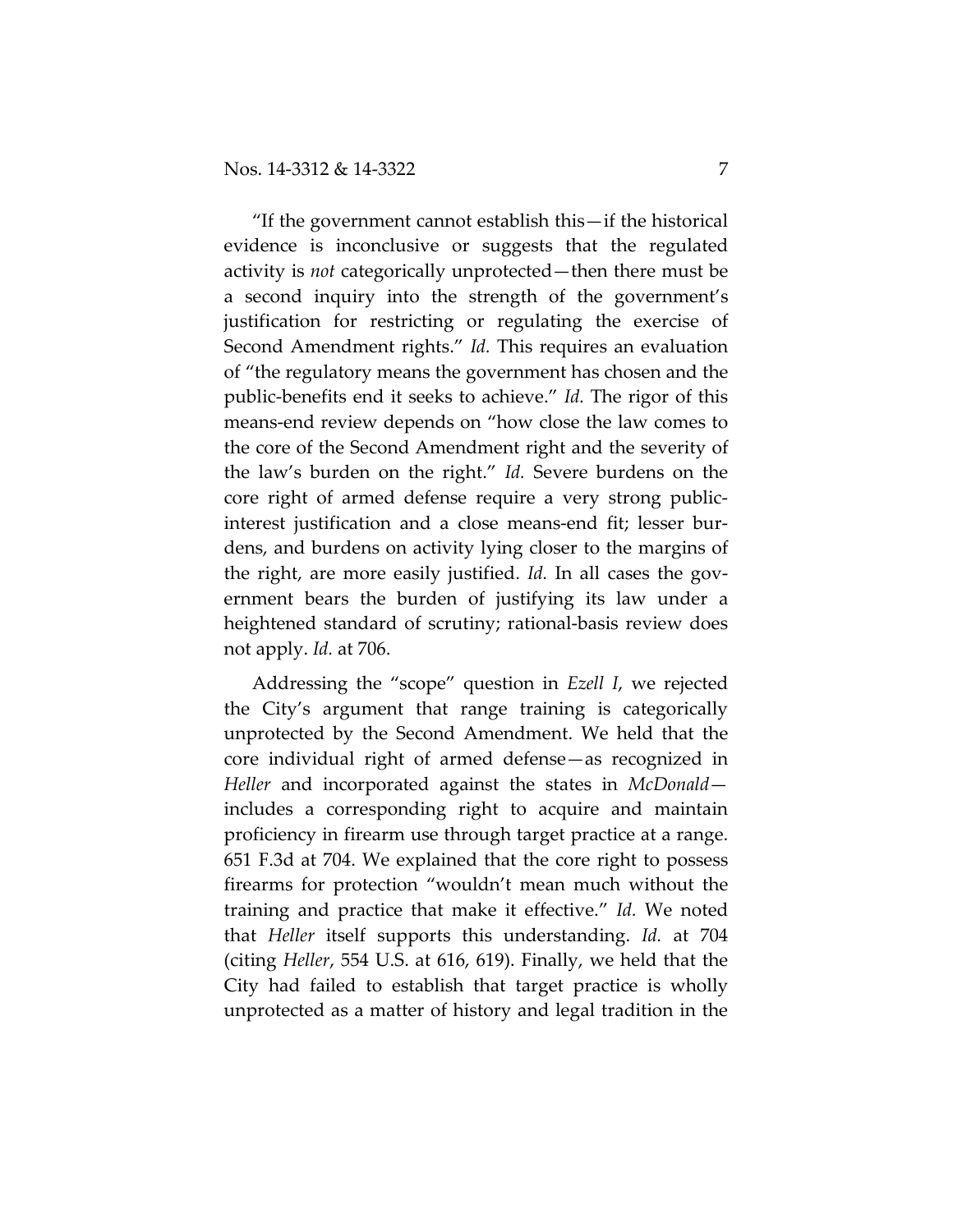founding era or when the Fourteenth Amendment was ratified. *Id.* at 704–06.

This holding and these observations control here. Range training is not categorically outside the Second Amendment. To the contrary, it lies close to the core of the individual right of armed defense.

The City also failed to carry its burden in *Ezell I* at step two of the analytical framework. We held that banishing firing ranges from the city was a severe encroachment on the right of law-abiding, responsible Chicagoans to acquire and maintain proficiency in firearm use, "an important corollary to the meaningful exercise of the core right to possess firearms for self-defense." *Id.* at 708. Accordingly, we applied a strong form of intermediate scrutiny and required the City to demonstrate "a close fit between the range ban and the actual public interests it serves, and also that the public's interests are strong enough to justify so substantial an encumbrance on individual Second Amendment rights." *Id.* at 708–09. The City did not carry this burden, so we instructed the district court to enjoin the firing-range ban. *Id.* at 709– 11.

All this is established law. Resisting these settled propositions, the City now asks us to revisit and modify the analytical framework established in *Ezell I*. In its view only laws that substantially or "unduly" burden Second Amendment rights should get any form of heightened judicial scrutiny. This is an odd argument; we specifically addressed and rejected that approach in *Ezell I*. *Id.* at 703 n.12; *id.* at 706. Our reasoning flowed from *Heller* itself: The Supreme Court explicitly rejected rational-basis review, making it clear that burdens on Second Amendment rights are always subject to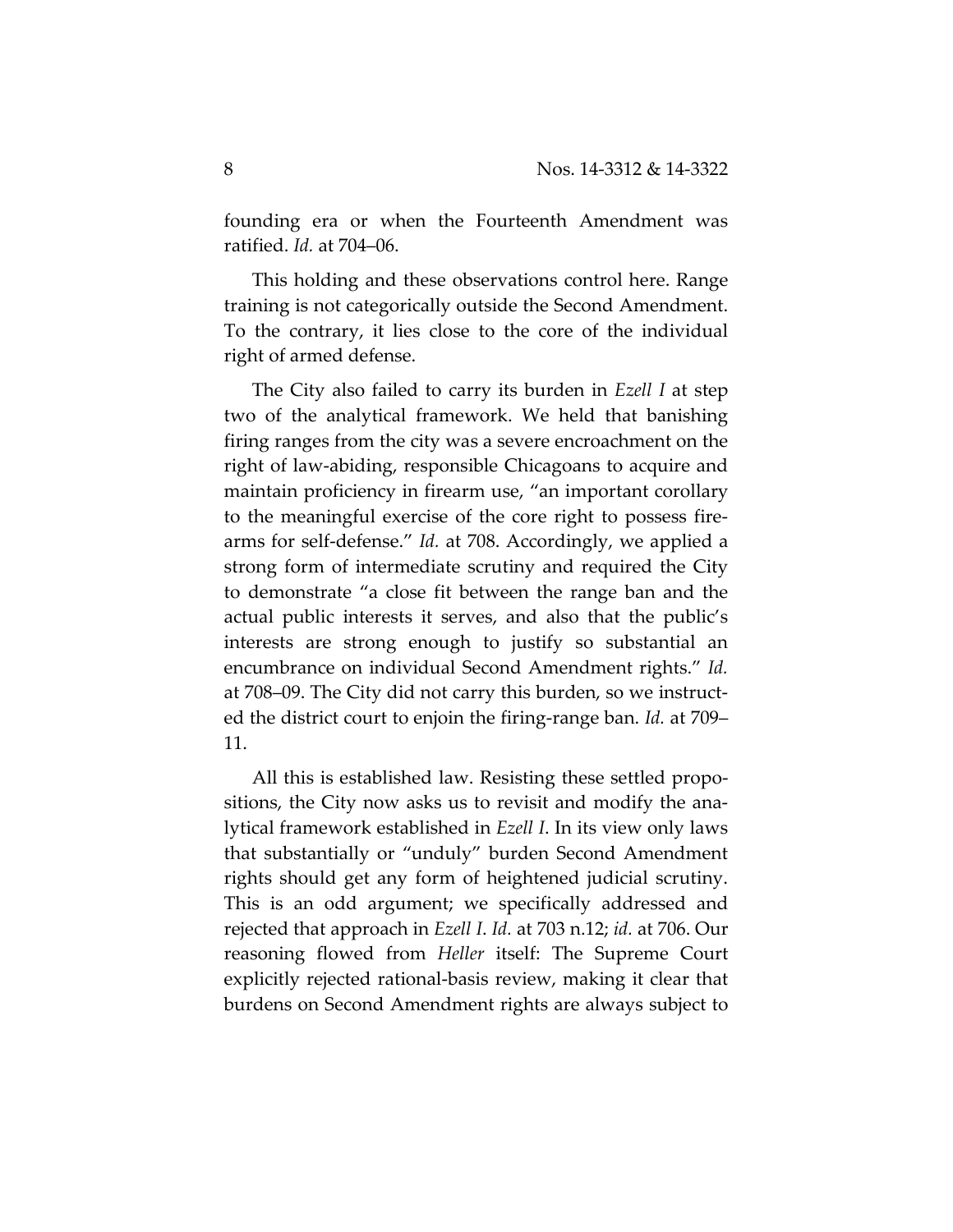heightened scrutiny. *Heller*, 554 U.S. at 628 n.27 ("If all that was required to overcome the right to keep and bear arms was a rational basis, the Second Amendment would be redundant with the separate constitutional prohibition on irrational laws, and would have no effect."). In *McDonald* the Court cautioned against treating the Second Amendment as a "second-class right, subject to an entirely different body of rules than the other Bill of Rights guarantees." 561 U.S. at 780. The City's proposed "substantial burden" test as a gateway to heightened scrutiny does exactly that.

We note for good measure that most other circuits have adopted the framework articulated in *Ezell I* and require some form of heightened scrutiny when evaluating the government's justification for a law challenged on Second Amendment grounds. *See, e.g.*, *Tyler v. Hillsdale Cty. Sheriff's Dep't*, 837 F.3d 678, 685–86 (6th Cir. 2016) (en banc); *Jackson v. City & County of San Francisco*, 746 F.3d 953, 961 (9th Cir. 2014); *Nat'l Rifle Ass'n of Am., Inc. v. Bureau of Alcohol, Tobacco, Firearms & Explosives*, 700 F.3d 185, 194 (5th Cir. 2012); *Heller v. District of Columbia*, 670 F.3d 1244, 1252 (D.C. Cir. 2011); *United States v. Chester*, 628 F.3d 673, 680 (4th Cir. 2010); *United States v. Reese*, 627 F.3d 792, 800–01 (10th Cir. 2010); *United States v. Marzzarella*, 614 F.3d 85, 89 (3d Cir. 2010). We see no reason to retreat from our settled approach and now repeat what we said in *Ezell I*: If the challenged law regulates activity protected by the Second Amendment, the government "bears the burden of justifying its action[s] under *some* heightened standard of judicial review." 651 F.3d at 706.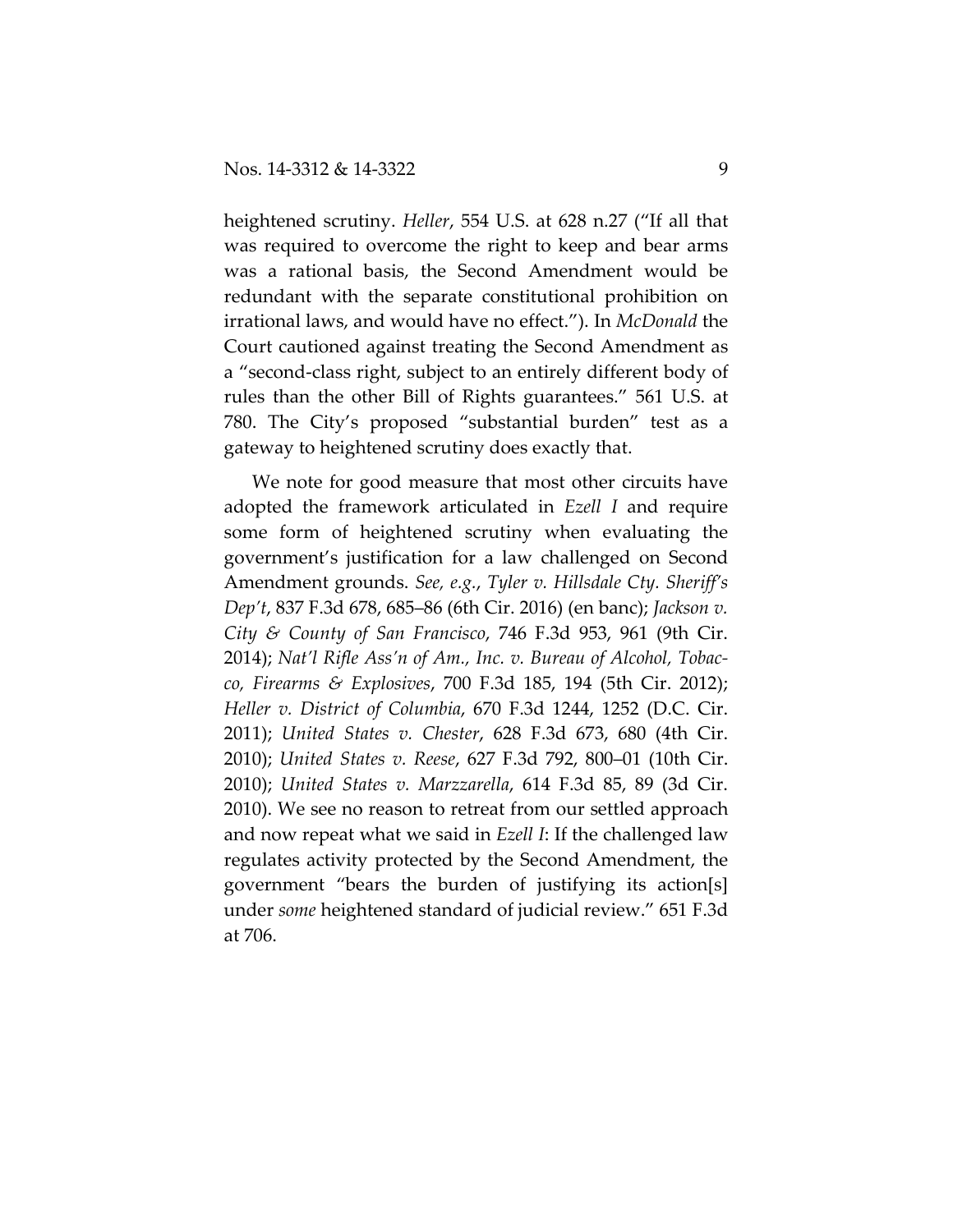#### **B. New Regulations, New Challenges**

### **1.** *Zoning restrictions*

This new round of litigation *is* somewhat different, however; this time we're reviewing a set of zoning restrictions, not an outright ban on shooting ranges throughout the city. Still, the record reflects that the zoning regulations at issue here severely limit where shooting ranges may locate. The combined effect of the manufacturing-district classification and the distancing restriction leaves only about 2.2% of the city's total acreage even theoretically available to site a shooting range (10.6% of the total acreage currently zoned for business, commercial, and manufacturing use). It's unclear how many of these parcels are commercially suitable for siting a shooting range catering to the general public.

The plaintiffs presented evidence—including the testimony of two experts—showing that in other jurisdictions shooting ranges are treated as commercial uses and are often attached to gun retailers, and that banishing them to a tiny subset of the land zoned for manufacturing reduces their commercial viability based on traffic patterns, lack of arterial roads, and other impediments. Tellingly, years after *Ezell I*  no publicly accessible shooting range yet exists in Chicago. We therefore agree with the district judge that the challenged zoning regulations, though not on their face an outright prohibition of gun ranges, nonetheless severely restrict the right of Chicagoans to train in firearm use at a range.

We also agree with the judge's decision to require the City to establish a close fit between the challenged zoning regulations and the actual public benefits they serve—and to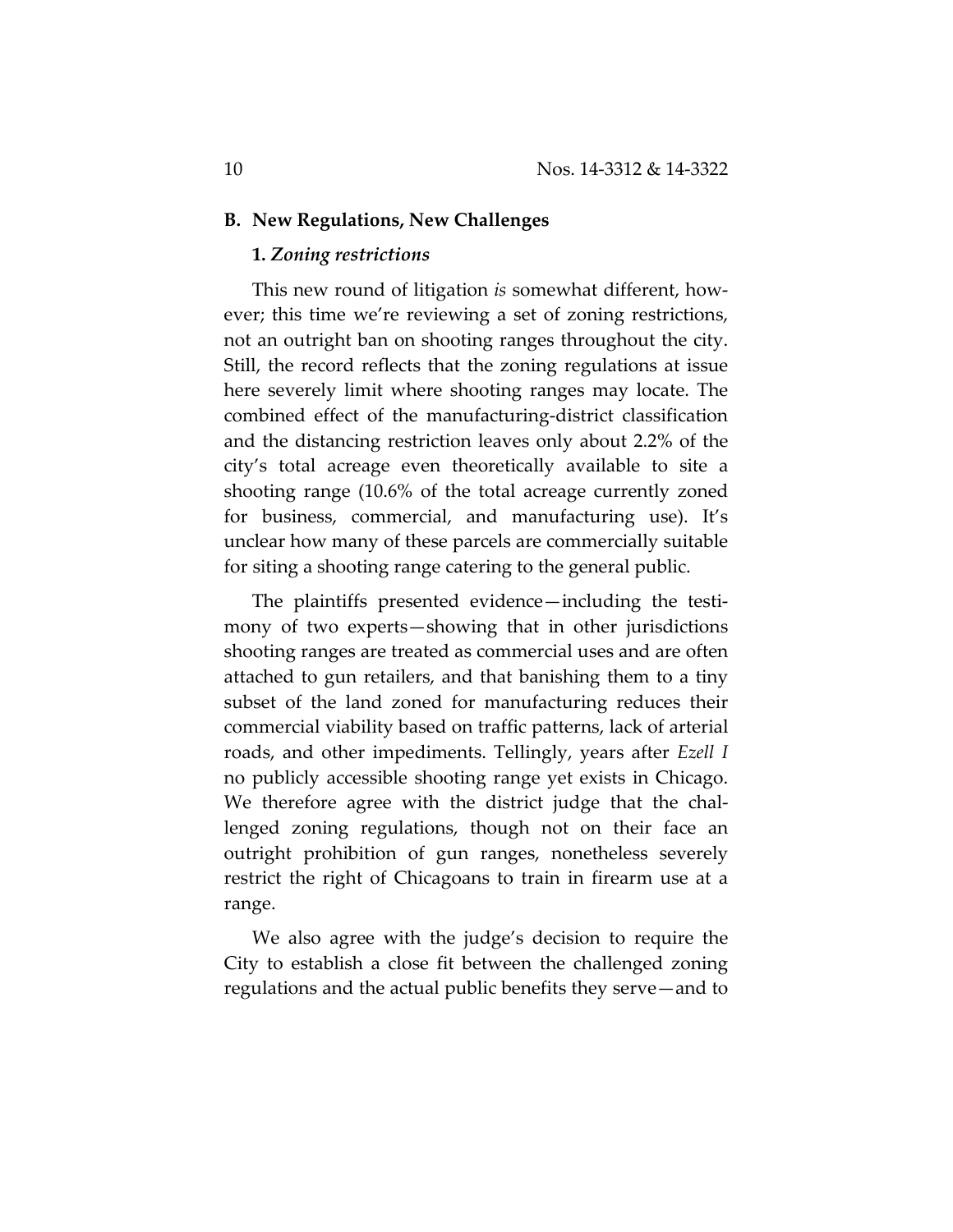do so with actual evidence, not just assertions. 70 F. Supp. 3d at 883. The judge's analysis went offtrack, however, when she examined the two zoning regulations separately and summarily upheld the 500-foot distancing requirement as a "sensitive place" restriction, essentially immune from challenge under *Heller*.

There are two problems with this approach. First, the manufacturing-district and distancing restrictions stand or fall together. The two zoning requirements work in tandem to limit where shooting ranges may locate. The impact of the distancing rule cannot be measured "standing alone," as the district judge thought; to meaningfully evaluate the effect of the buffer-zone requirement, we need to know which zoning districts are open to firing ranges. The manufacturingdistrict classification now stands enjoined, and to that extent we agree with the judge's decision, for reasons we'll explain in a moment. That puts the ball squarely in the City's court to decide which districts it will now open to firing ranges and on what terms. A different combination of zoning rules—say, a more permissive zoning classification and a less restrictive buffer-zone rule—may well be justified, if carefully drafted to serve actual public interests while at the same time making commercial firing ranges practicable in the city. But the two zoning restrictions—the manufacturingdistrict classification and the distancing requirement—are a single regulatory package for purposes of Second Amendment scrutiny. We can't evaluate the degree to which these zoning regulations, standing alone, encumber Second Amendment rights and are responsible for the absence of commercial shooting ranges in the city. They must be evaluated as a package.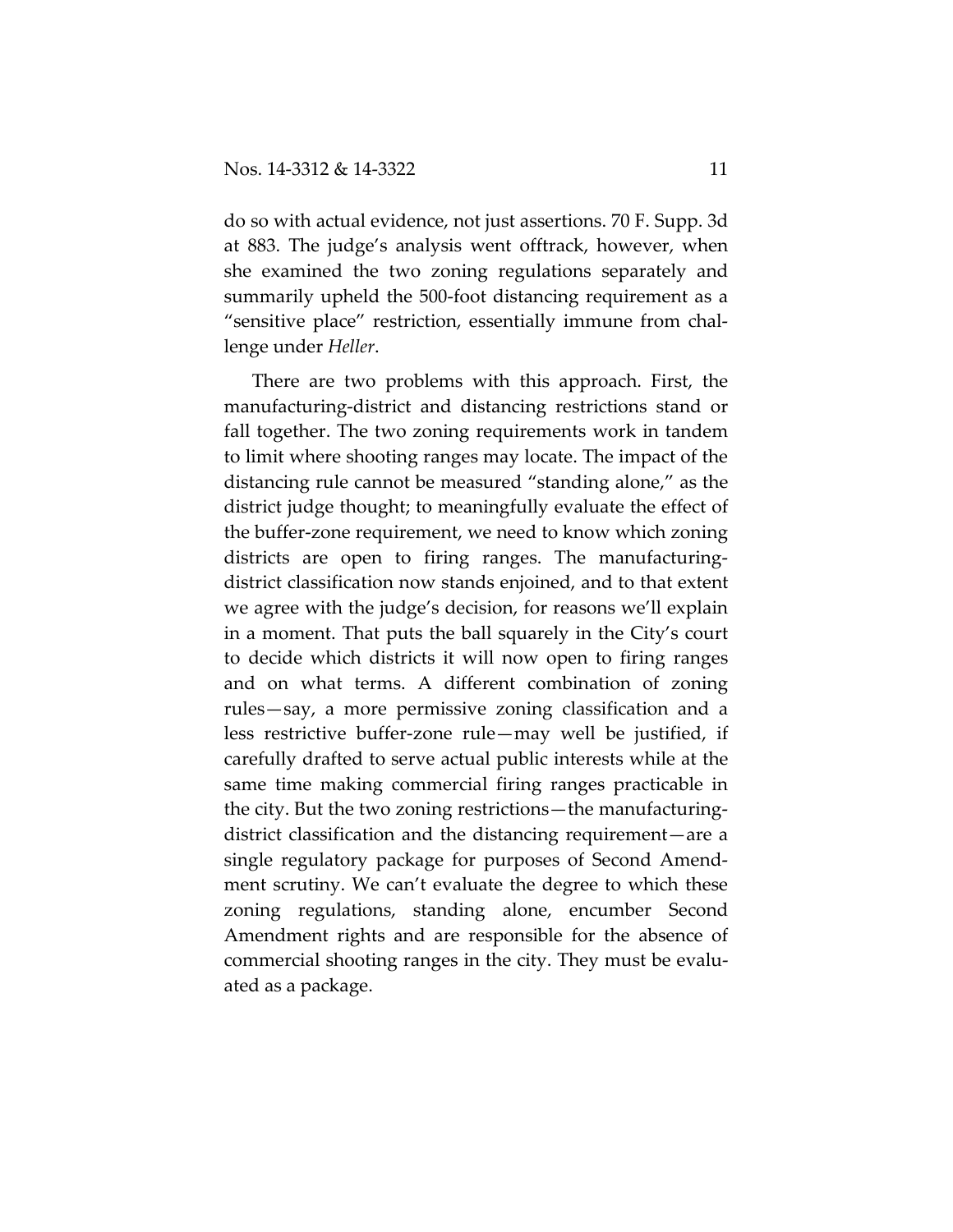Second, the judge summarily upheld the distancing restrictions based on the enigmatic passage in *Heller* in which the Court cautioned that its opinion should not be read as casting doubt on "longstanding prohibitions on the carrying of firearms … in sensitive places" like schools and government buildings. 554 U.S. at 626–27. The judge apparently thought this language effectively immunized the buffer-zone rule from constitutional review. *Ezell II*, 70 F. Supp. 3d at 884–85.

We're not sure that's the correct way to understand the Court's "sensitive places" passage, but we don't need to resolve the matter in order to decide this case. The distancing requirement is not a limitation on where firearms may be carried, so it doesn't fall within the ambit of this language. Moreover, any suggestion that firearms are categorically incompatible with residential areas—recall that residential districts are included in the City's buffer-zone rule—is flatly inconsistent with *Heller*, which was explicit that possession of firearms in the home for self-defense is the core Second Amendment right. *Heller*, 554 U.S. at 635–36. So the manufacturing-district classification and the distancing requirement must be reviewed together.

With that point explained, we return to the City's proffered justification for regulating firing ranges in this way. The City claims that confining firing ranges to manufacturing districts and keeping them away from other ranges, residential districts, schools, places of worship, and myriad other uses serves important public health and safety interests. Specifically, the City cites three concerns: firing ranges attract gun thieves, cause airborne lead contamination, and carry a risk of fire.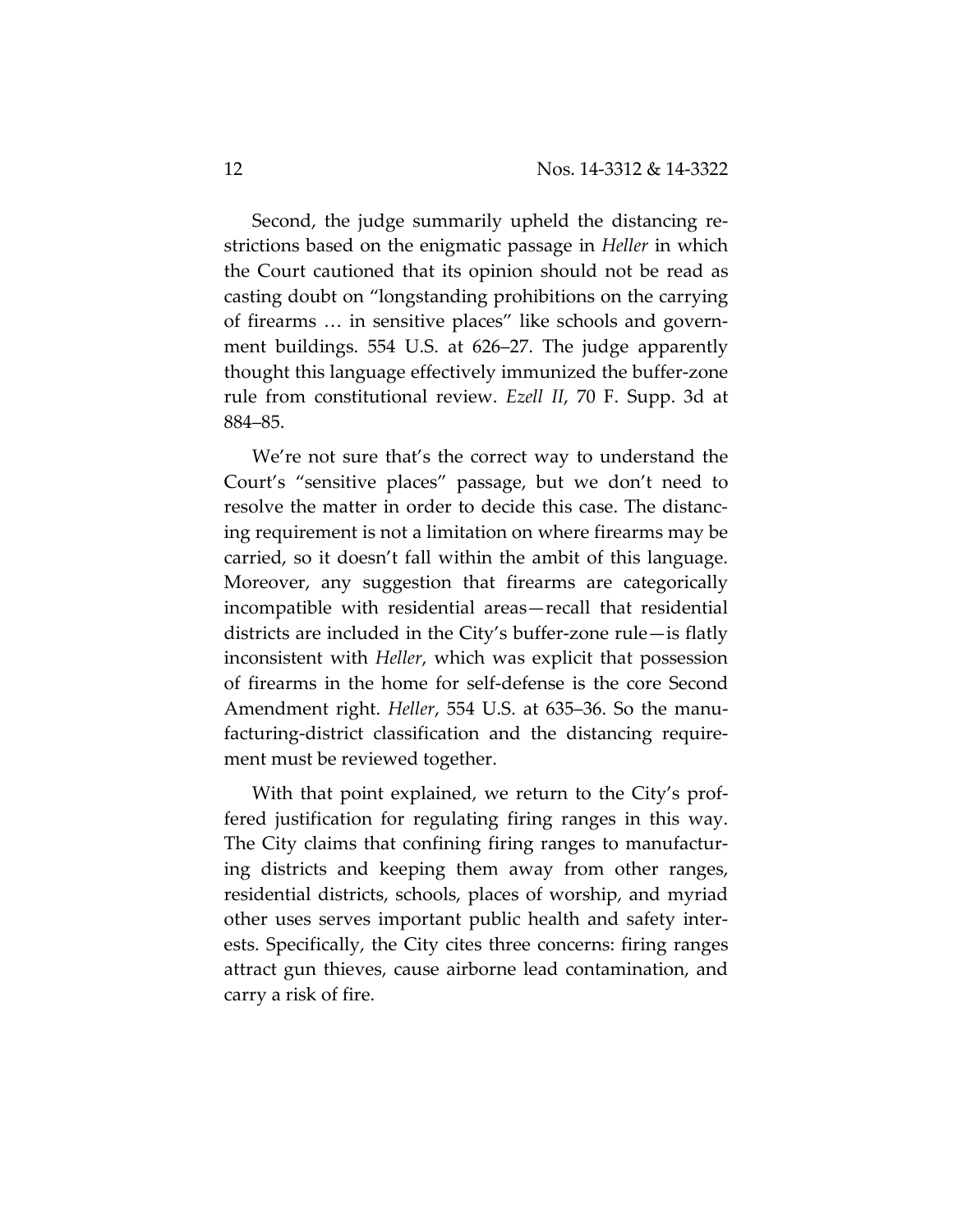The City has provided no evidentiary support for these claims, nor has it established that limiting shooting ranges to manufacturing districts and distancing them from the multiple and various uses listed in the buffer-zone rule has any connection to reducing these risks. We certainly accept the general proposition that preventing crime, protecting the environment, and preventing fire are important public concerns. But the City continues to assume, as it did in *Ezell I*, that it can invoke these interests as a general matter and call it a day. It simply asserts, without evidence, that shooting ranges generate increased crime, cause airborne lead contamination in the adjacent neighborhood, and carry a greater risk of fire than other uses.

The City's *own witnesses* testified to the lack of evidentiary support for these assertions. They *repeatedly admitted* that they knew of no data or empirical evidence to support any of these claims. Indeed, Patricia Scudiero, the City's zoning administrator, conceded that neither she nor anyone else in her department made any effort to review how other cities zone firing ranges. She conducted no investigation, visited no firing ranges in other jurisdictions, consulted no expert, and essentially did no research at all.

To shore up its weak defense of the two zoning restrictions, the City submitted a list of 16 thefts from gun stores and shooting ranges around the country since 2010. Only two of these incidents involved thefts from shooting ranges, and no evidence suggests that these thefts caused a spike in crime in the surrounding neighborhood.

The City's assertions about environmental and fire risks are likewise unsupported by actual evidence. In its briefs the City relies on a study by the National Institute for Occupa-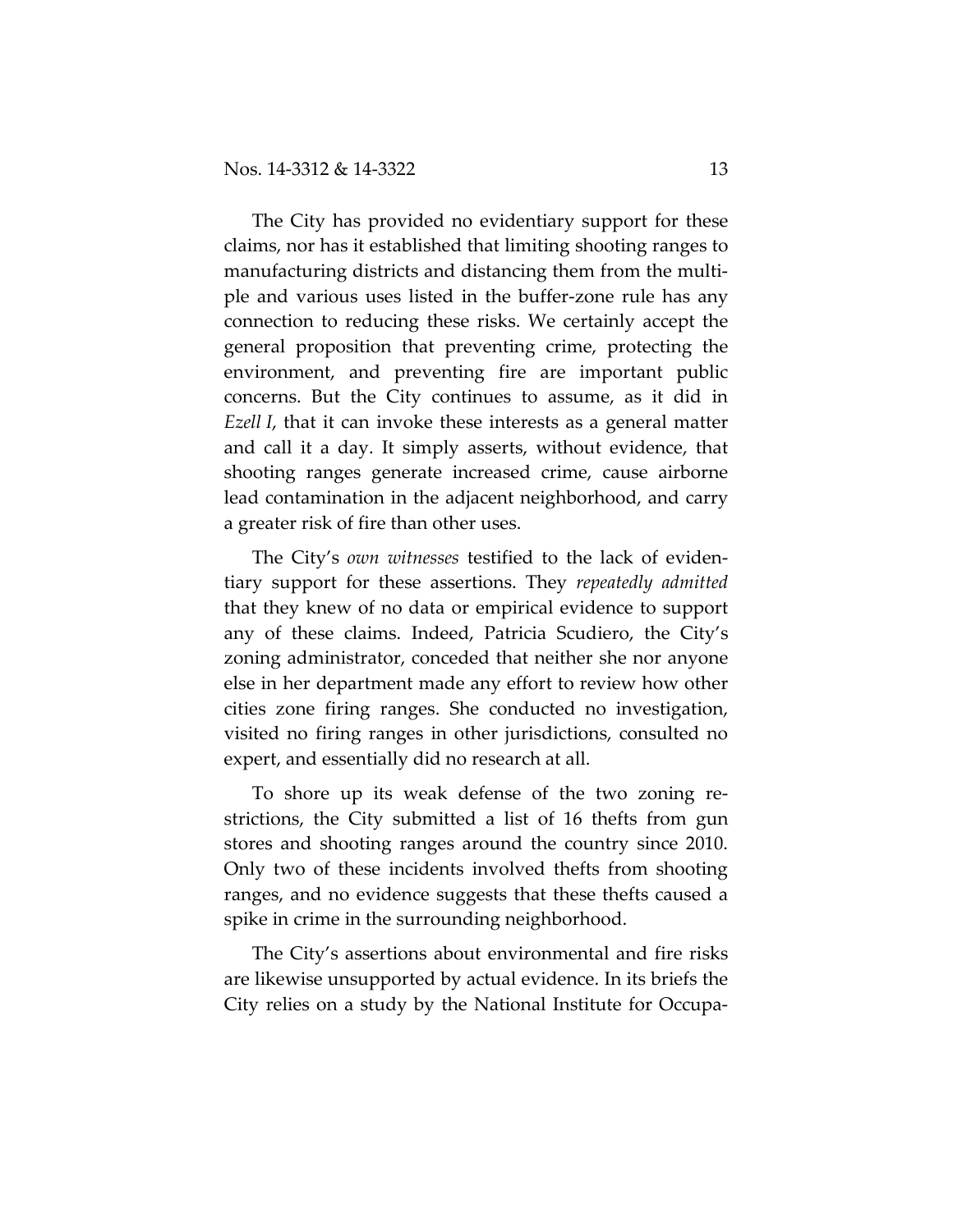tional Safety and Health explaining that improperly ventilated shooting ranges can release lead-contaminated air into the surrounding environment. But the report goes on to describe appropriate filtering techniques that prevent this danger entirely. As for the concern about fire, the City provided no evidence to suggest that a properly constructed and responsibly operated commercial shooting range presents a greater risk of spontaneous combustion than other commercial uses.

Moreover, and importantly, Chicago has promulgated a host of regulations to guard against environmental and fire hazards and otherwise ensure that shooting ranges will be properly constructed, maintained, and operated. These regulations were for the most part upheld, *Ezell II*, 70 F. Supp. 3d at 884–93, and the judge's rulings are unchallenged on appeal.

And if more were needed, the City concedes (as it must) that law-enforcement and private-security ranges operate in commercial districts throughout Chicago near schools, churches, parks, and stores; the City acknowledges that they operate quite safely in these locations. Common sense suggests that law-enforcement ranges probably do not attract many thieves, but the City's theft-protection rationale for these zoning rules is so woefully unsupported that the distinction between law-enforcement and commercial ranges doesn't carry much weight. The City doesn't even try to argue that commercial ranges create greater fire or environmental risks than law-enforcement ranges.

We explained in *Ezell I* that the City cannot defend its regulatory scheme "with shoddy data or reasoning. The municipality's evidence must fairly support the municipali-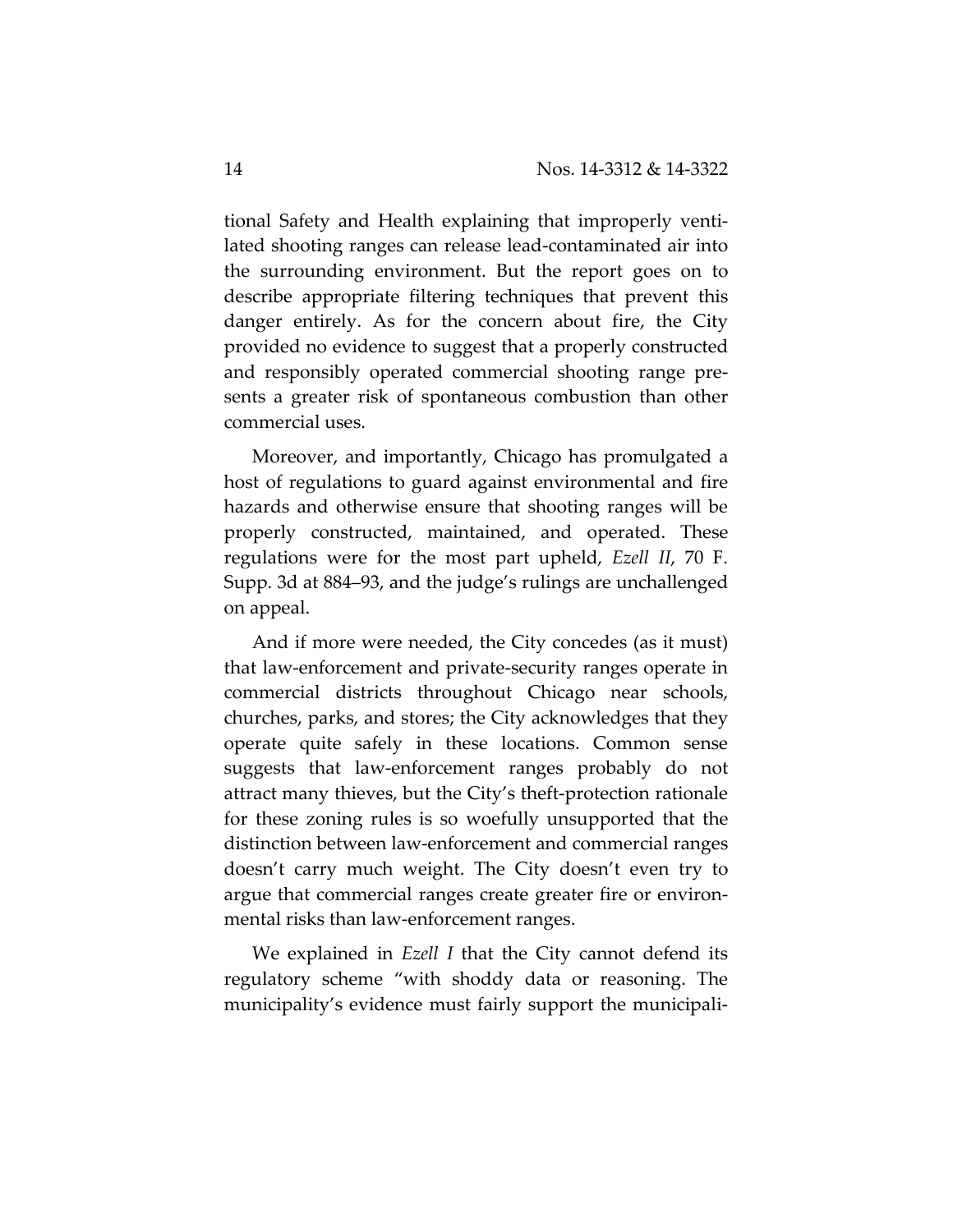ty's rationale for its ordinance." 651 F.3d at 709 (quoting *City of Los Angeles v. Alameda Books, Inc.*, 535 U.S. 425, 438 (2002)). To borrow from the free-speech context, "there must be *evidence*" to support the City's rationale for the challenged regulations; "lawyers' talk is insufficient." *Annex Books, Inc. v. City of Indianapolis*, 581 F.3d 460, 463 (7th Cir. 2009). Here, as in *Ezell I*, the City's defense of the challenged zoning rules rests on sheer "speculation about accidents and theft." 651 F.3d at 709. That's not nearly enough to satisfy its burden. The manufacturing-district and distancing restrictions are unconstitutional.

## **2.** *Age restriction*

The City's primary defense of the age-18 limitation is to argue that minors have no Second Amendment rights *at all*. To support this sweeping claim, the City points to some nineteenth-century state laws prohibiting firearm possession by minors and prohibiting firearm sales to minors. Laws of this nature might properly inform the question whether minors have a general right, protected by the Second Amendment, to purchase or possess firearms. But they have little relevance to the issue at hand.

The plaintiffs do not question the permissibility of regulating the purchase and possession of firearms by minors. They challenge only the extraordinary breadth of the City's age restriction. Banning *anyone* under age 18 from entering a firing range prevents older adolescents and teens from accessing adult-supervised firearm instruction in the controlled setting of a range. There's zero historical evidence that firearm training for this age group is categorically unprotected. At least the City hasn't identified any, and we've found none ourselves.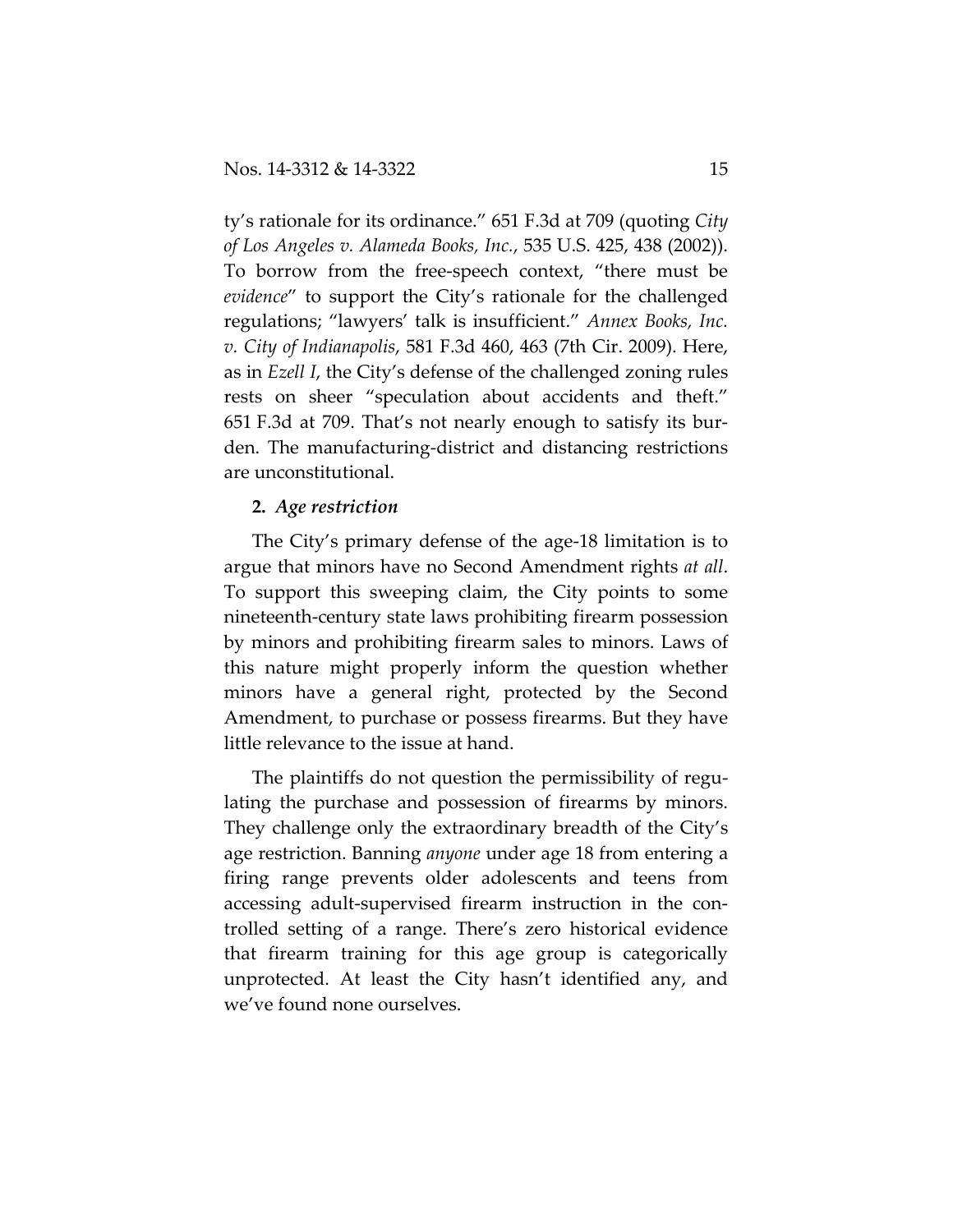To the contrary, *Heller* itself points in precisely the opposite direction. 554 U.S. at 617–18 ("[T]o bear arms implies something more than the mere keeping; it implies the learning to handle and use them … ; it implies the right to meet for voluntary discipline in arms, observing in doing so the laws of public order." (quoting THOMAS MCINTYRE COOLEY, A TREATISE ON THE CONSTITUTIONAL LIMITATIONS 271 (1868))); *see also id.* at 619 ("No doubt, a citizen who keeps a gun or pistol under judicious precautions, practices in safe places the use of it, and in due time teaches his sons to do the same, exercises his individual right." (quoting BENJAMIN VAUGHAN ABBOTT, JUDGE AND JURY: A POPULAR EXPLANATION OF THE LEADING TOPICS IN THE LAW OF THE LAND 333 (1880))).

For the same reason, the City's reliance on contemporary caselaw is entirely misplaced. The few cases it identifies all address laws prohibiting minors from possessing, purchasing, or carrying firearms. *See, e.g.*, *Nat'l Rifle Ass'n of Am., Inc. v. McCraw*, 719 F.3d 338 (5th Cir. 2013) (upholding a state law banning 18- to 20-year-olds from carrying handguns in public); *Nat'l Rifle Ass'n of Am., Inc. v. Bureau of Alcohol, Tobacco, Firearms & Explosives*, 700 F.3d 185 (5th Cir. 2012) (upholding a federal law prohibiting 18- to 21-year olds from purchasing a handgun); *United States v. Rene E*., 583 F.3d 8 (1st Cir. 2009) (upholding a federal law prohibiting juvenile handgun possession); *People v. Mosley*, 33 N.E.3d 137 (Ill. 2015) (upholding a state law banning 18- to 20-year-olds from carrying handguns outside the home); *People v. Aguilar*, 2 N.E.3d 321, 329 (Ill. 2013) (upholding a state law prohibiting those under age 18 from possessing concealable firearms); *State v. Sieyes*, 225 P.3d 995 (Wash. 2010) (upholding a state law prohibiting those under age 18 from possessing firearms).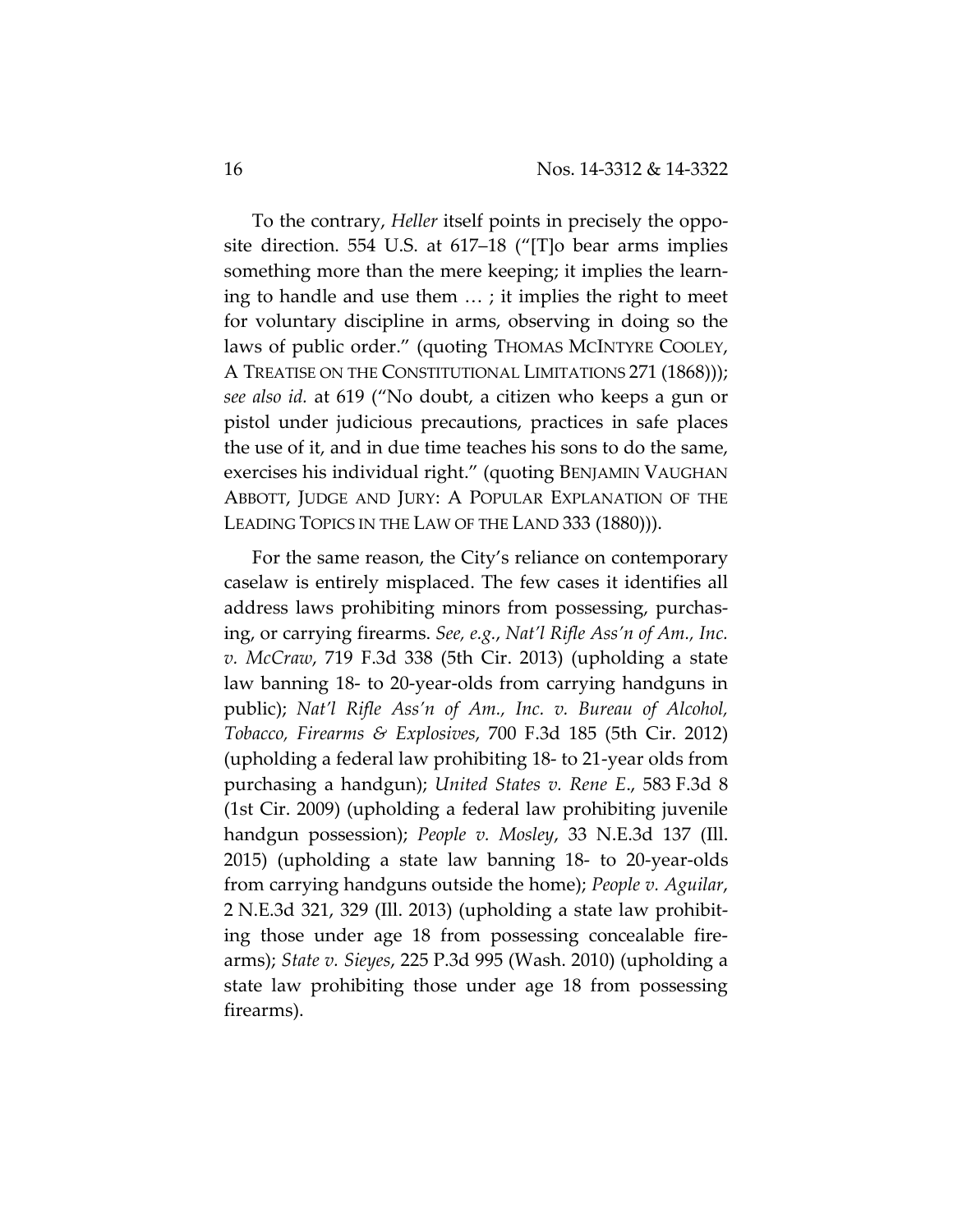Nor can the City find help from our decision in *Horsley v. Trame*, 808 F.3d 1126 (7th Cir. 2015). *Horsley* was not, strictly speaking, a claim about the Second Amendment rights of minors; the case addressed an Illinois law that requires 18- to 21-year-olds to provide written parental consent to obtain a so-called "FOID card," a prerequisite to lawful ownership of a firearm. *Horsley* discussed but expressly did not decide whether minors are categorically excluded from the Second Amendment right. *Id.* at 1131 ("We need not decide today whether 18-, 19-, and 20-year-olds are within the scope of the Second Amendment."). The panel opted instead to apply heightened scrutiny to the Illinois law at step two of the *Ezell I* framework and under that standard upheld the parental-consent requirement. *Id.* at 1132–34. *Horsley*, like the other cases cited by the City, does not speak to the issue before us here.

In short, no case has yet addressed a claim comparable to this one: A challenge to an age restriction that extinguishes even the right of older adolescents and teens to receive adult-supervised firearm instruction in the controlled setting of a firing range. Because the City has not met its burden to establish that *no* person under the age of 18 enjoys this right, we proceed to *Ezell I*'s second step.

The City staked most of its case on the categorical argument and made little effort to justify prohibiting older adolescents and teens from engaging in supervised target practice at a range. Its rationale rests largely on an argument from "common sense" about public safety and the safety of children. Yet even common sense does not lie with the City.

In what must have come as a surprise to the City, Commissioner Krimbel, the City's own witness on this subject,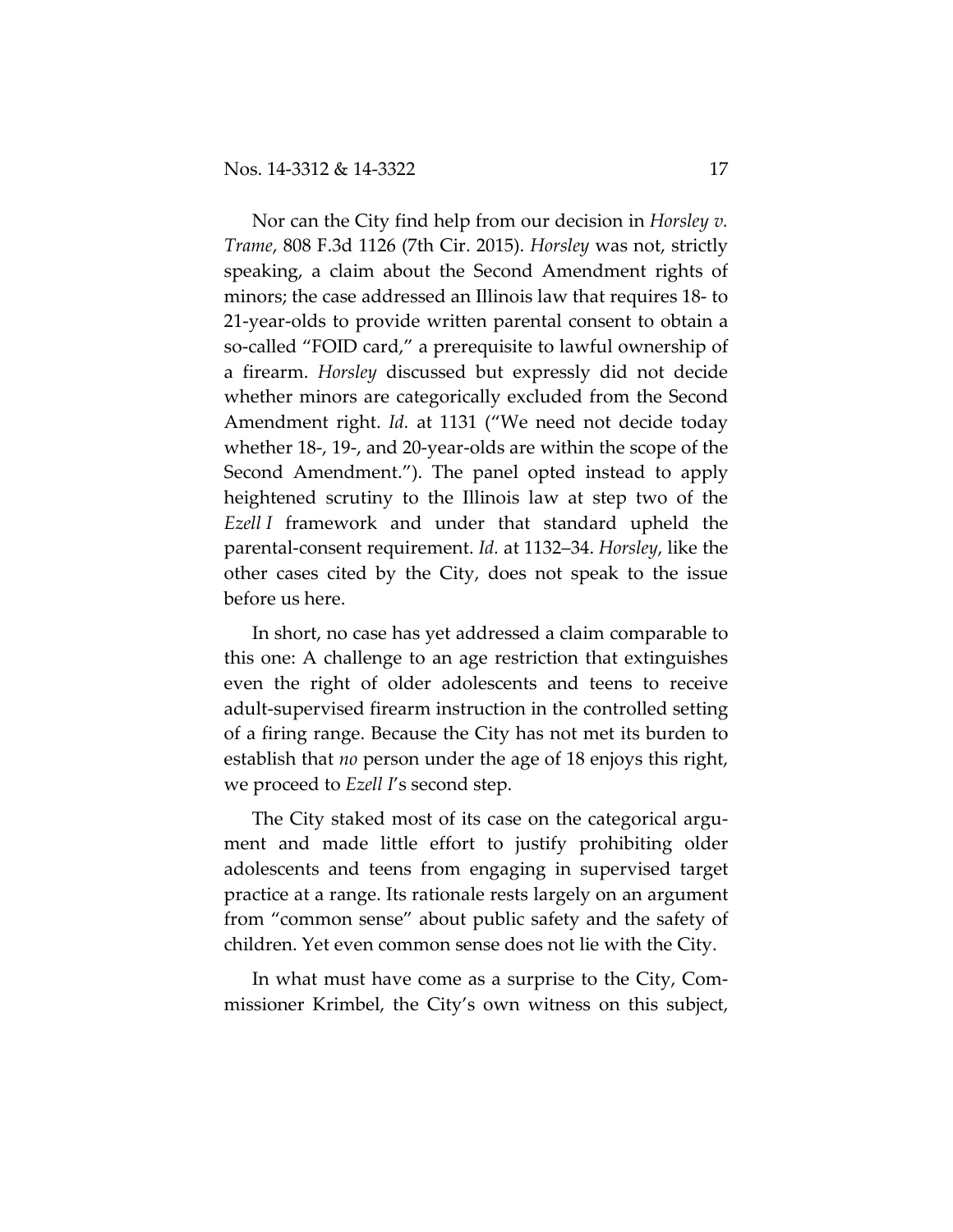actually agreed with the plaintiffs' attorney that banning anyone under 18 from entering a shooting range goes too far and extends beyond legitimate safety concerns. Here's a taste: "I will give you this: I believe [the age restriction] is inartfully drafted because it seem[s] clear to me that the purpose of it is to not have kids running around unsupervised." And this: "[Y]ou might want to draft that a little bit differently" because shooting ranges are a "good place" to teach a youngster "how to fire a rifle." And this: "In fact, my own son took a shooting class when he was 12, so I'm well aware of the fact it's okay to teach a young person how to shoot a gun properly." Commissioner Krimbel also conceded that the City lacked any data or empirical evidence to justify its blanket no-one-under-18 rule.

The City is left to rely on generalized assertions about the developmental immaturity of children, the risk of lead poisoning by inhalation or ingestion, and a handful of tort cases involving the negligent supervision of children who were left to their own devices with loaded firearms. No one can disagree—and we certainly do not—that firearms in the hands of young children or unsupervised youth are fraught with serious risks to safety. Nor do we question the aim of protecting children against lead poisoning. We accept as well that the presence of young children at a firing range can be a risky distraction during target practice, even for a skilled marksman.

But the City has specific regulations aimed at containing the environmental risks, as we've already noted. And the remaining public-safety interests can be addressed by a more closely tailored age restriction—one that does not *completely extinguish* the right of older adolescents and teens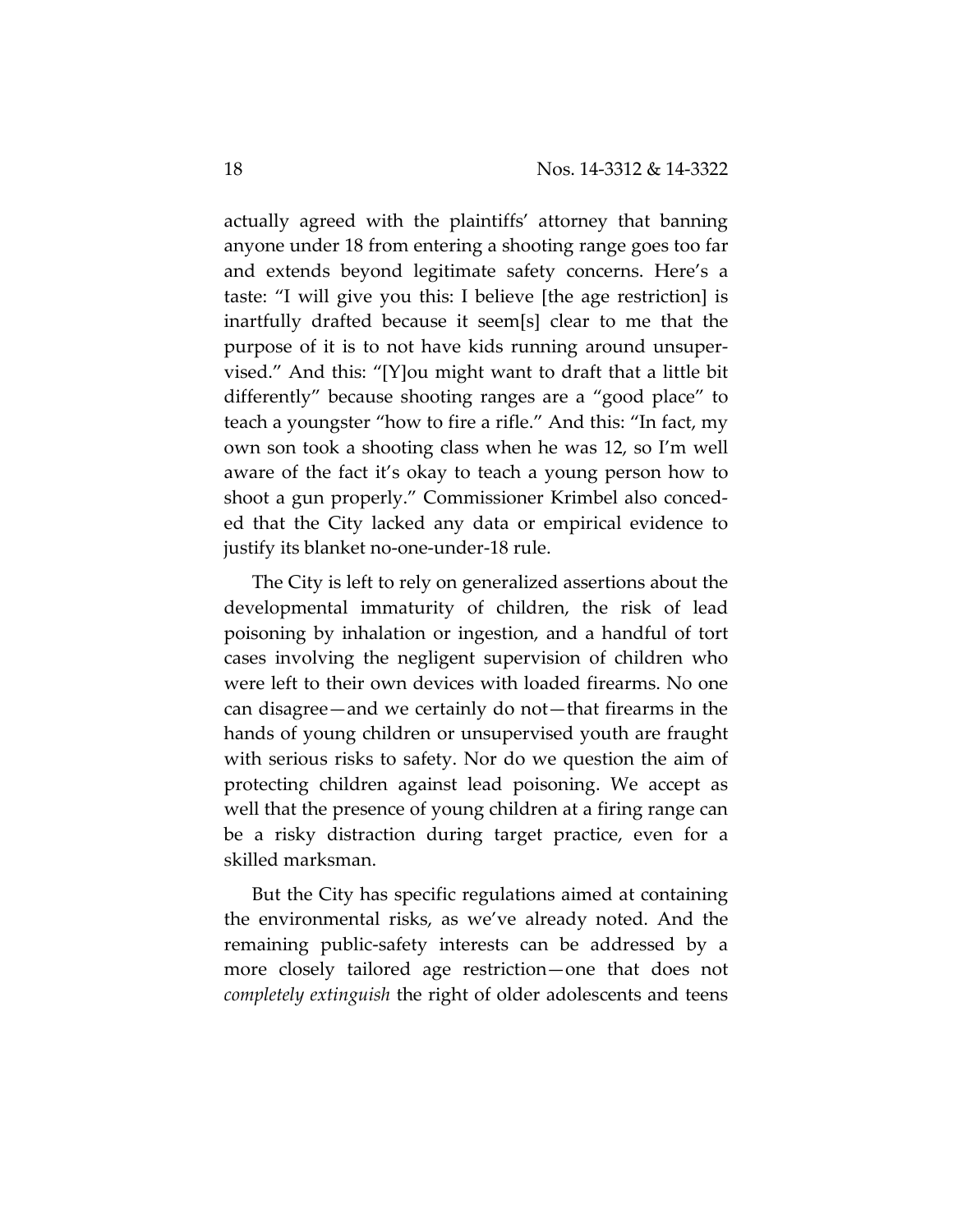in Chicago to learn how to shoot in an appropriately supervised setting at a firing range. As presently written, however, the City has failed to adequately justify its broad age restriction.[3](#page-18-0)

### **III. Conclusion**

As we said in *Ezell I*, Chicago has room to regulate the construction and operation of firing ranges to address genuine risks to public health and safety. 651 F.3d at 711. This includes setting rules about where firing ranges may locate and the terms on which minors may enter. But the City has not justified the three contested regulations. Accordingly, the judge was right to enjoin the manufacturingdistrict restriction, and to that extent the judgment is affirmed. The distancing and age restrictions are likewise invalid; to that extent the judgment is reversed and the case is remanded with instructions to modify the injunction consistent with this opinion.

> AFFIRMED IN PART, REVERSED IN PART, AND REMANDED WITH INSTRUCTIONS.

<span id="page-18-0"></span> $3$  The plaintiffs also mounted a First Amendment challenge to the age restriction. We do not address this alternative argument.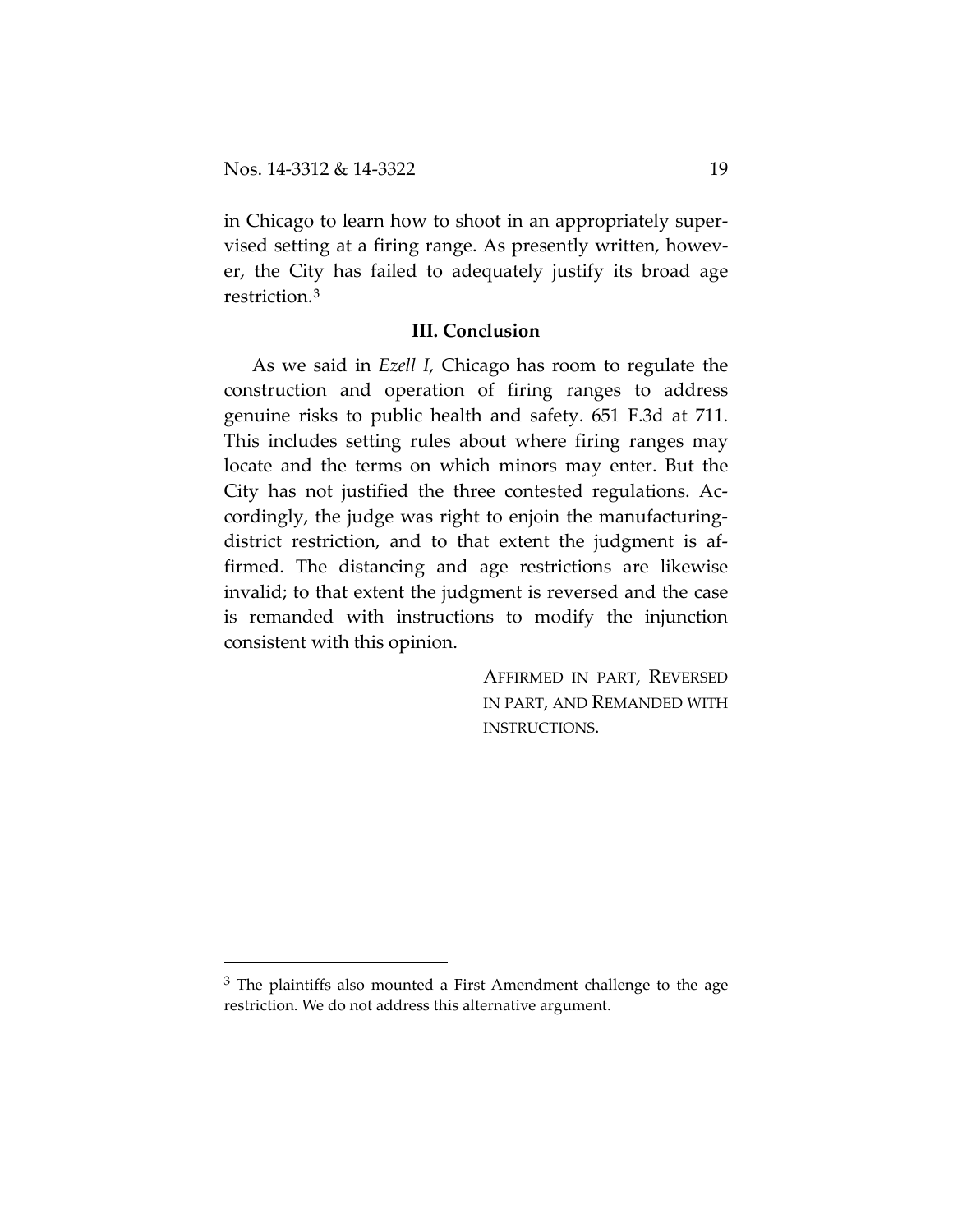ROVNER, *Circuit Judge,* dissenting in part and concurring in part.

It is no secret that the City of Chicago would prefer to re‐ duce the number of guns in Chicago. The City faces enor‐ mous public and political pressure to reduce its gun violence problem  $(4,638)$  shootings in 2016)<sup>1</sup>, while at the same time upholding the Second Amendment rights of its citizens as set forth in the case law emerging from *District of Columbia v. Heller*, 554 U.S. 579 (2008) and *McDonald v. City of Chicago*, 561 U.S. 742 (2010). Correctly or not, the City reasoned that reducing the number of guns travelling to and from firing ranges, reducing the concentration of guns in one area, and reducing the amount of gunfire in general could help reduce crime and shootings in Chicago. In my concurrence in the first appearance of this case before this court, I expressed sympathy for the City's difficult path between this Scylla and Charybdis, but noted that the City had to "come to terms with th[e] reality" imposed by *Heller* and *McDonald*. And indeed it has. Whether it has come far enough is the subject of today's majority and my separate opinion.

The majority opinion reaches conclusions on three matters, the constitutionality of limiting firing ranges to manu‐ facturing districts (the zoning regulation), the constitutional‐ ity of requiring firing ranges to be located more than a cer‐ tain distance from other specific uses (the distancing regula‐ tion), and the constitutionality of a ban on minors at firing ranges. The majority finds all three to be unconstitutional. Although I agree that the City failed to present sufficient ev‐

<sup>&</sup>lt;sup>1</sup> Chicago Tribune, Chicago shooting victims, http://crime.chica gotribune.com/chicago/shootings/, Last updated Jan. 11, 2017.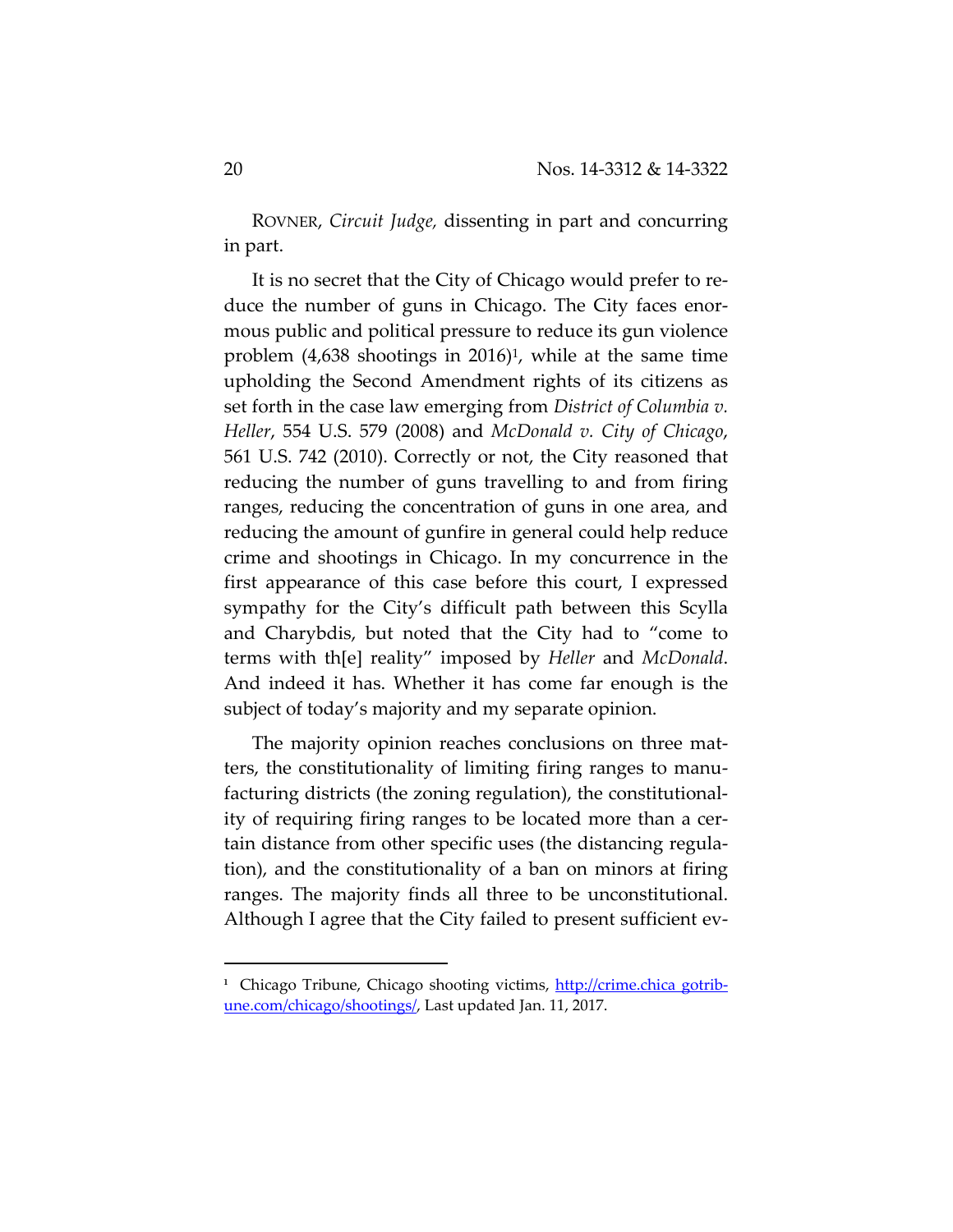idence to support its manufacturing district requirement, I do not agree that the distancing requirement fails as well. I also write separately to note that although a total ban on mi‐ nors at firing ranges does not withstand a constitutional challenge on this record, the City has a strong interest, and therefore wide latitude, to enact regulations that will protect children from, as the majority states, "serious risks to safety" from the inherent dangers of firearms.

As the majority describes, the test that this circuit has elucidated for Second Amendment cases is a means‐ends test in which a court must evaluate the regulatory means the government has chosen to regulate firearms and the public‐ benefit end the regulation seeks to achieve. *Ezell v. City of Chicago*, 651 F.3d 684, 703 (2011) ("*Ezell I*"). It is a sliding scale test—the greater the burden, the greater the justification needed. Or, as the majority panel described more com‐ pletely in *Ezell I*,

> a severe burden on the core Second Amend‐ ment right of armed self‐defense will require an extremely strong public‐interest justification and a close fit between the government's means and its end. Second, laws restricting ac‐ tivity lying closer to the margins of the Second Amendment right, laws that merely regulate rather than restrict, and modest burdens on the right may be more easily justified. How much more easily depends on the relative severity of the burden and its proximity to the core of the right.

*Ezell I*, 651 F.3d at 708.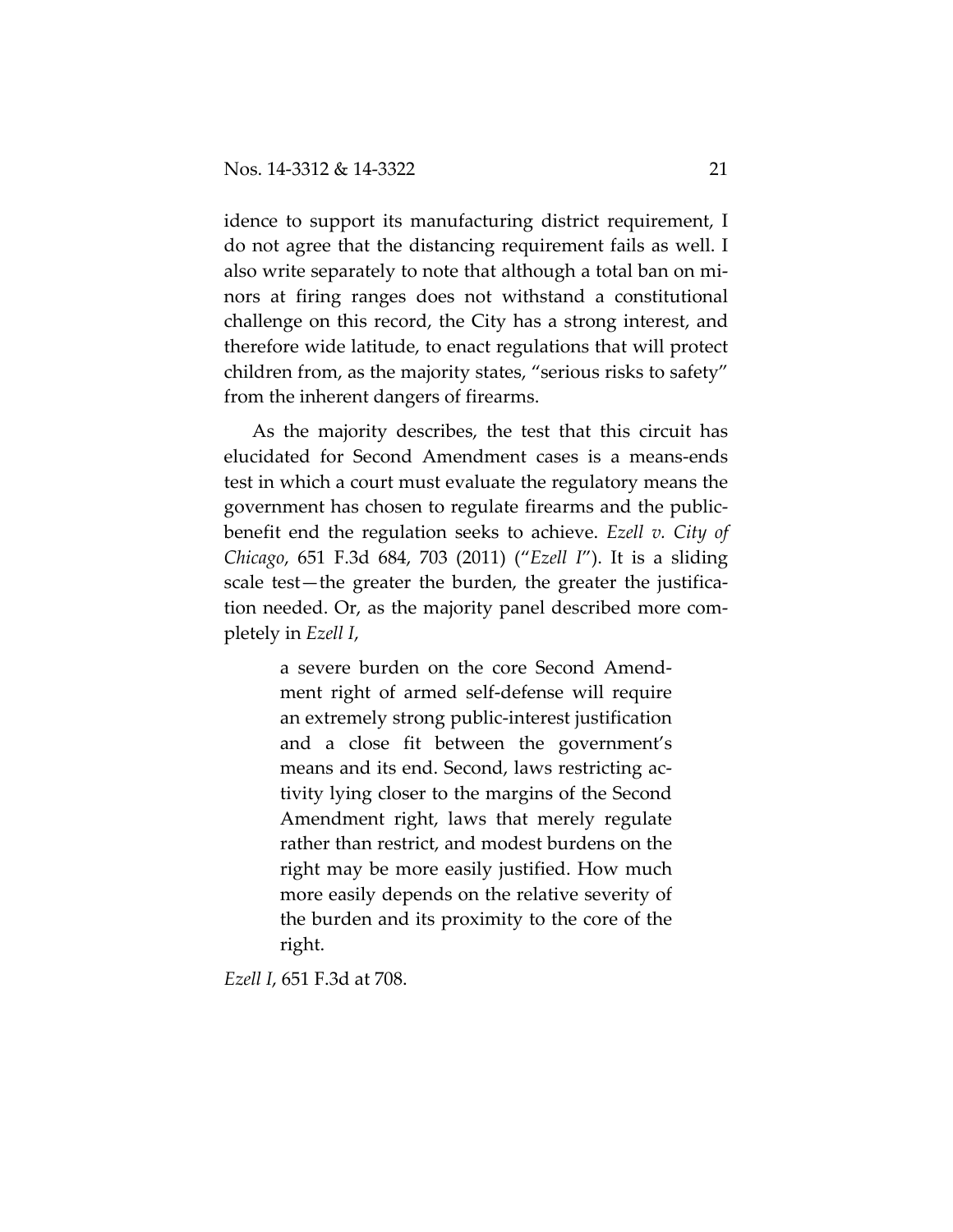In *Ezell I*, the majority described the right at issue here the right to participate in range training—as "an important corollary to the meaningful exercise of the core right to pos‐ sess firearms for self‐defense." *Id.* In my concurrence in *Ezell I*, I described it as "an area ancillary to a core right." *Id.* at 713 (Rovner, J., concurring). For the moment we can ignore whether there is a difference in these two descriptions and assume that the right is an important one; although not part and parcel of the core right, close to but subordinate to it. How far subordinate is yet unknown. It carried much import in *Ezell I*, in part, because the City required all gun owners to obtain training that included one hour of live‐range instruc‐ tion, and then banned all live ranges within the City limits. In *Ezell I*, the majority held that the outright ban on firing ranges in the City imposed a severe encroachment and re‐ quired an exacting test. *Id.* at 708–09. In other words, in *Ezell I*, range training unlocked access to the core right. I conceived of the requirement as a ban on only one type of train‐ ing and therefore did not believe that the regulation required as rigorous a showing as the majority required. *Id.* at 713. The majority construction prevailed, of course. In the case before us now, however, the majority and I agree, that "[t]his new round of litigation *is* somewhat different; … this time we're reviewing a set of zoning restrictions, not an outright ban on shooting ranges throughout the city." *Ante* at 10. In other words, we are reviewing the City's regulation of where, when, and how firing ranges may operate.<sup>2</sup> As the

<sup>2</sup> I could refer to it as a "time, place, and manner" regulation but that term is heavily loaded with attachments to a particular level of scrutiny under First Amendment jurisprudence—a quagmire better to avoid in this case. *See, e.g., U.S. v. Skoien*, 614 F.3d 638, 641–42 (7th Cir. 2010).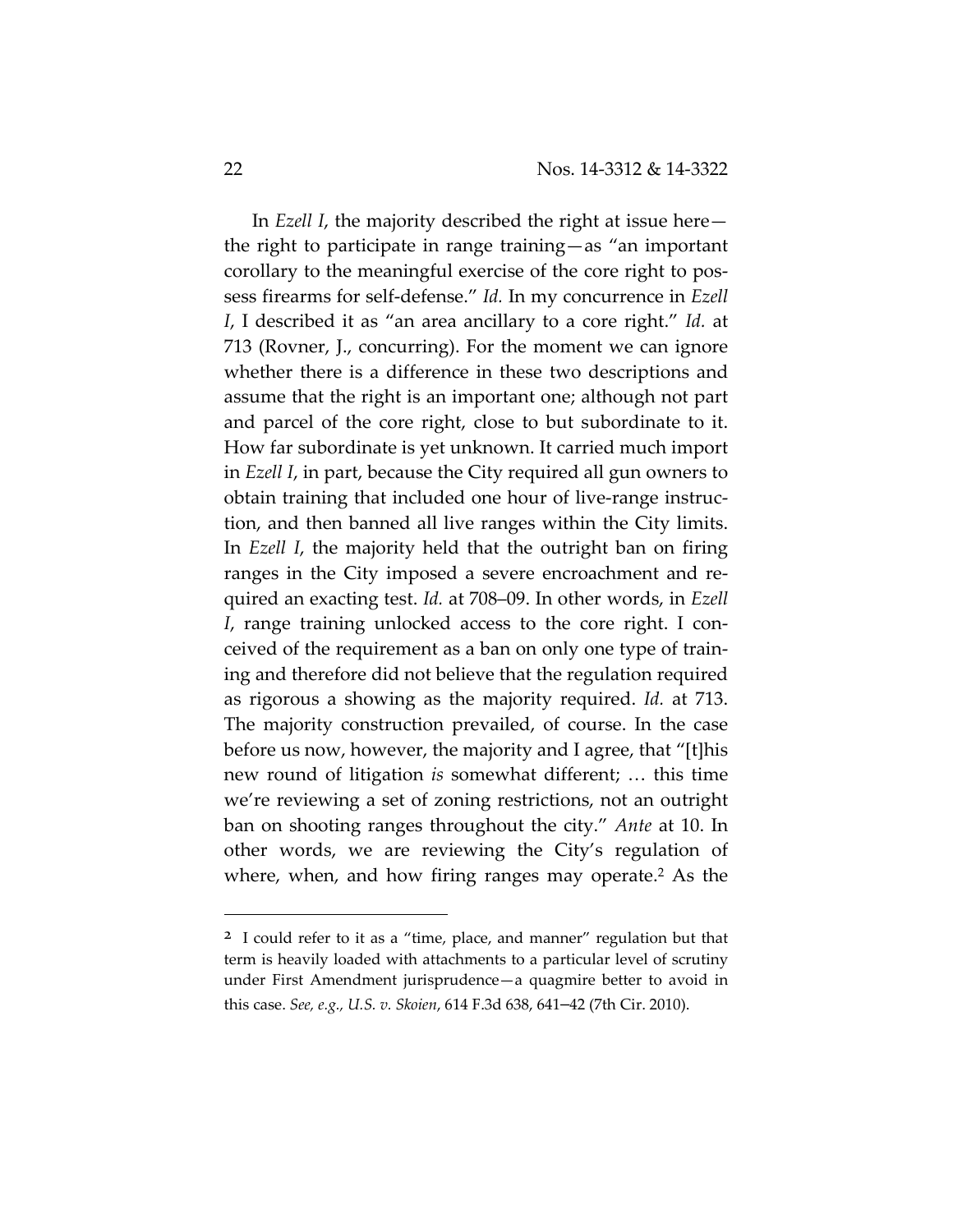district court noted, "[b]ecause some of the provisions entail a greater burden on Second Amendment rights than others, [a] Court [should] not apply a uniform level of scrutiny across the board." *Ezell v. City of Chicago*, 70 F. Supp. 3d 871, 882 (N.D. Ill. 2014). I agree.

The majority opinion combines the zoning and distanc‐ ing regulations together and states, without any rationale, that the manufacturing and distancing restrictions stand or fall together.<sup>3</sup> In this case they both fall—in my colleagues' view. I disagree. These are two separate regulations with two separate government rationales and two separate effects on the public interest of Chicago citizens. The zoning regula‐ tion makes a categorical assessment of where a particular land use belongs based on the character of the area and broad similarities and distinctions with other uses. The dis‐ tancing regulation makes a much more focused determina‐ tion of how close a particular use (which may have unique impacts) may be to other uses that have vulnerabilities for one reason or another. Under the sliding‐scale standard, they must be evaluated separately. This is all the more true when we take into account the fact that it is our obligation to evaluate legislation, when possible, in a manner which avoids substantial constitutional questions. *United States v. X‐Citement Video, Inc.*, 513 U.S. 64, 69 (1994). There is no ba‐

<sup>3</sup> I adopt the vernacular of the majority and refer to M.C.C. § 17‐5‐0207, which relegates all firing ranges to manufacturing districts in the City, as the "zoning regulation" and M.C.C. § 17‐9‐0120, which requires firing ranges to be built more than 500 feet from hospitals, places of worship and places where children routinely gather; and 100 feet from other firing ranges, as the "distancing regulation."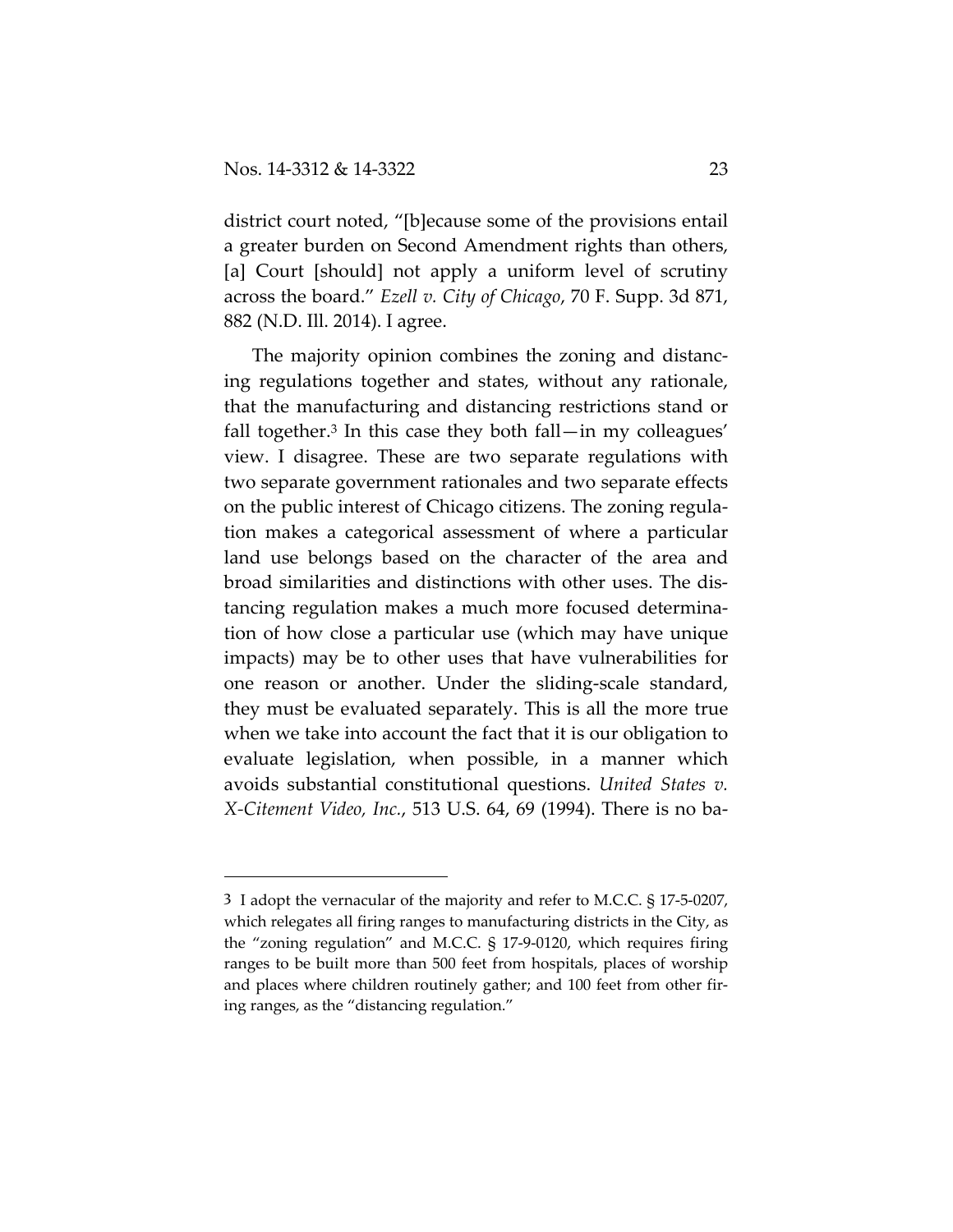sis, therefore, for the two regulations to survive or falter as one.

To see why, I will briefly explore why the City failed in its proof on the means‐end test vis‐à‐vis the zoning regula‐ tion. Then I will demonstrate the substantial differences be‐ tween the means (the government regulation and its pur‐ pose) and the end (the public interest benefit it seeks to pro‐ tect) in the zoning regulation versus the distancing regula‐ tion.

I turn first to the zoning regulation and its purpose. Manufacturing districts within the City of Chicago are "in‐ tended to accommodate manufacturing, warehousing, wholesale and industrial uses outside the Central Area. The district regulations are intended to: (A) promote the econom‐ ic viability of manufacturing and industrial uses; (B) encour‐ age employment growth; and (C) limit the encroachment of unplanned residential and other non‐industrial development within industrial corridors." M.C.C. §17‐5‐0101. Residential districts, on the other hand, are "intended to create, maintain and promote a variety of housing opportunities for individ‐ ual households and to maintain the desired physical charac‐ ter of the city's existing neighborhoods." *Id.* at 17‐2‐0101. Business and Commercial districts are "intended to accom‐ modate retail, service and commercial uses and to ensure that business and commercial‐zoned areas are compatible with the character of existing neighborhoods." *Id.* at § 17‐3‐ 0101. They are divided into further categories depending on the character and use of the surrounding area. *Id.* at 17‐3‐ 0100.

The City's representative testified before the district court that its purposes for the zoning regulations were as follows: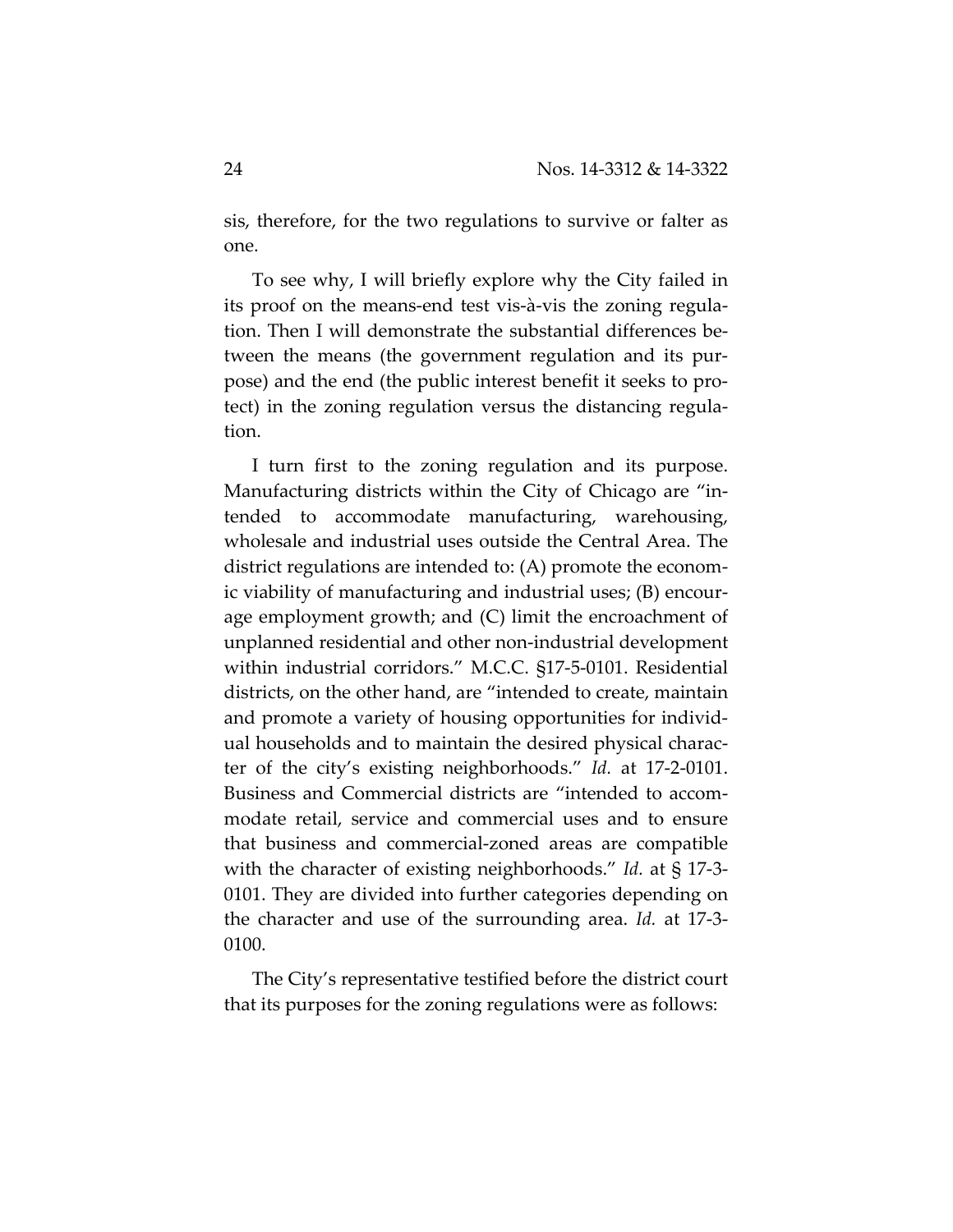the City imposes zoning restrictions because the transportation and use of guns and ammu‐ nition could have an impact on the health, safe‐ ty, and welfare of individuals surrounding a gun range. (Def. 56.1 St. ¶ 16). As a result, the City considers firing ranges to be "high im‐ pact," and restricting range locales to manufac‐ turing districts offers "a distance away from the residential communities in most areas of the city."

*Ezell*, 70 F. Supp. 3d at 877. The parties agreed that firing ranges are compatible with industrial use, but the plaintiffs argued that the ranges were compatible with commercial use as well. *Id.*

Before the district court, the City further explained that it had restricted firing ranges to manufacturing districts, as opposed to allowing them in some commercial use zoning districts, to avoid two secondary effects associated with the health, safety, and general welfare of Chicago residents thefts targeting firearms and lead contamination. *Id.* at 883. The district court concluded that the City had not sufficient‐ ly substantiated a connection between these interests and the ordinance. *Id.* The City did not present data or other empiri‐ cal evidence that the presence of a firing range would in‐ crease crime or that the problem would be diminished by limiting firing ranges to manufacturing districts. The City did provide a list of sixteen thefts (involving the theft of 482 firearms) from gun stores and firing ranges around the coun‐ try since 2010, but did not provide any rationale for why lo‐ cating the ranges only in manufacturing zones would reduce theft or other criminal activity. No one from the City re‐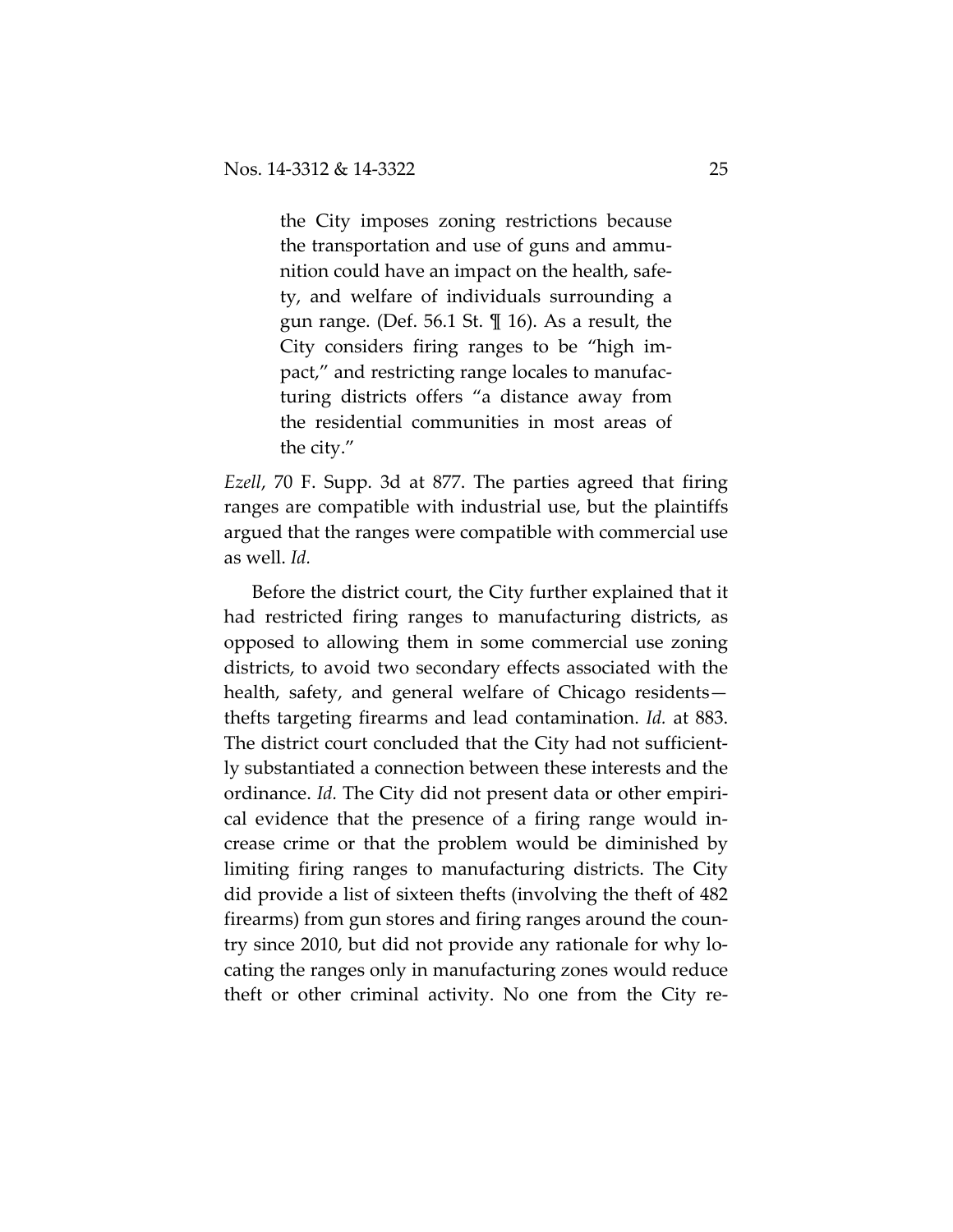searched zoning ordinances on firing ranges in other cities. *Id.* at 884.

Likewise, the City did not supply robust, reliable evidence to support its claim that lead contamination from the firing range with sufficient ventilation systems, as the ordi‐ nance requires, would cause environmental effects that make the ranges suitable only for manufacturing districts. The City did supply a report from the National Institute for Occupational Safety and Health entitled "Preventing Occu‐ pational Exposures to Lead and Noise at Indoor Firing Range."4 That document informs workers, including federal law enforcement officers, that they might be exposed to hazardous lead concentrations at firing ranges, but did not help the court evaluate what the environmental impact of lead would be in a range with the ventilation requirements im‐ posed by the City in this ordinance.5 Of course, it is beyond

<sup>4</sup> The National Institute for Occupational Safety and Health, CDC, Dept. of Health and Human Serv's., "Preventing Occupational Exposures to Lead and Noise at Indoor Firing Range." (2009). https://www.cdc.gov/niosh/ docs/2009-136/pdfs/2009-136.pdf. Last visited January 16, 2017. R. 227-3, Def.'s Rule 56.1 Statement of Material Facts, Ex. 24 PageID 3731–3762.

The National Institute for Occupational Safety and Health is part of the United States Centers for Disease Control and Prevention within the De‐ partment of Health and Human Services. https://www.cdc.gov/ niosh/about/default.html. Last visited January 16, 2017.

<sup>5</sup> There is no doubt that lead exposure is a known and continuing issue for firing ranges. *See* Beaucham, Catherine, "Indoor Firing Ranges and Elevated Blood Lead Levels—United States, 2002–2013," Center for Dis‐ ease Control, Morbidity and Mortality Weekly Report, April 25, 2014 / 63(16); 347–351.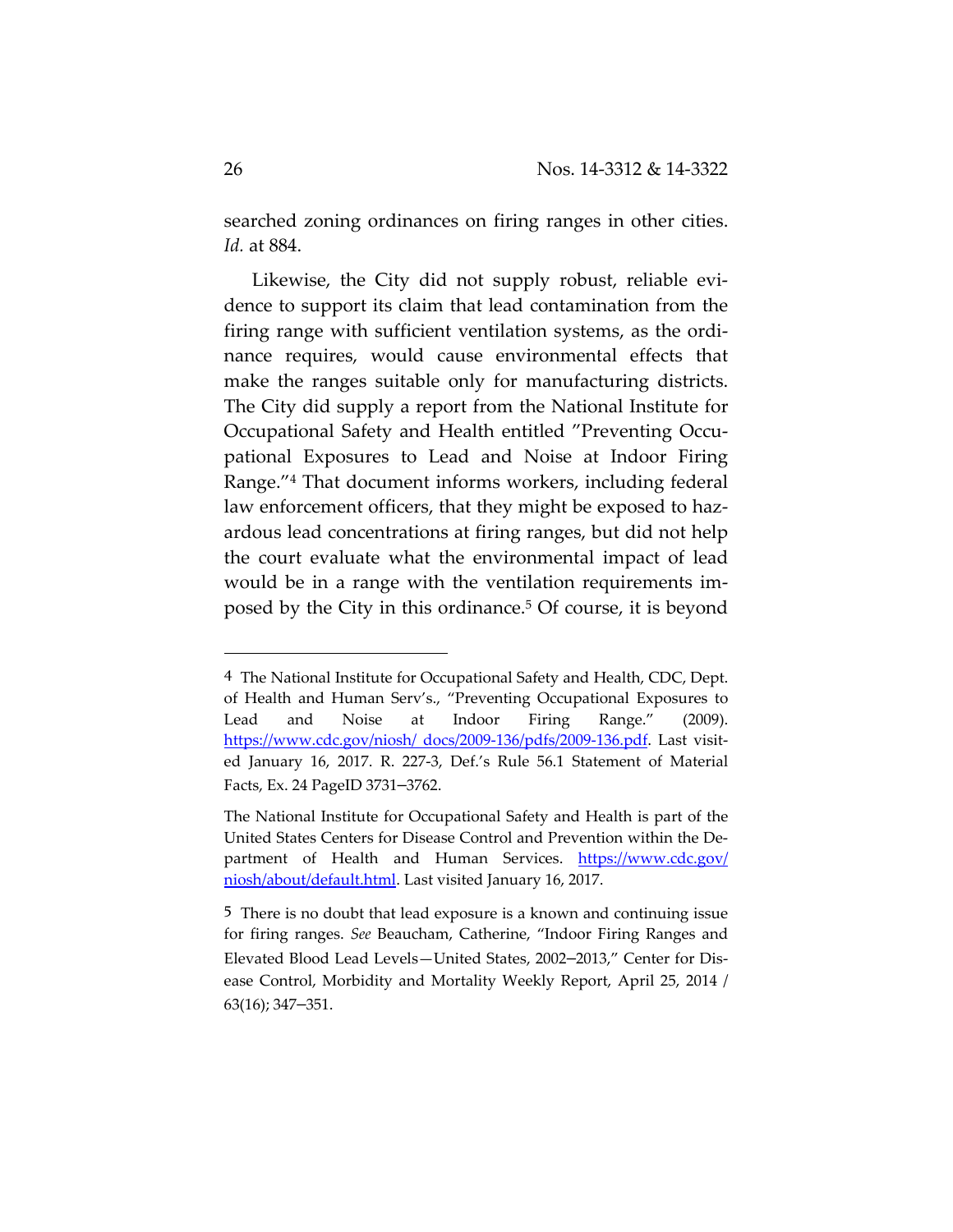question that the City must ardently regulate any possible lead contamination of its citizens; the story of Flint, Michi‐ gan, among others, teaches us that. And the Municipal Code of Chicago is chock full of regulations pertaining to lead. *See, e.g.*, M.C.C. § 7‐4‐010 through 7‐4‐160. But as the majority notes, when laws stand to encroach upon Second Amend‐ ment rights, a rational basis for the law is no longer sufficient support for the law. The City needed more evidence that its regulations would not be sufficient to prevent lead contamination and came up short.

The district court concluded that the City's generalized propositions that firing ranges pose a danger—in terms of both crime and environmental impact—did not justify re‐ stricting them to manufacturing districts only, as opposed to other industrial zones. And, like the majority opinion, on this record, I must agree.

The distancing requirement, as I noted above, however, is different. The zoning and distancing regulations together reduced the land available in the City to about 10.6% of available parcels. The distancing rule alone has a much less‐ er effect. We do not know the precise number because the City's expert created its map of available parcels using the combined criteria from both regulations. *See* Def.'s Rule 56.1 Statement of Material Facts, Ex. 19, R. 227‐1, PageID 3567, and attached as an exhibit to this opinion. Nevertheless, from the map it is clear that an expansion into business dis‐ tricts would increase the availability of sites for firing ranges appreciably. *See Id.* The distancing requirement therefore imposes a significantly lighter burden on the placement of firing ranges. And as *Ezell I*'s sliding scale dictates, a lighter burden requires a lesser justification. *Ezell I*, 651 F.3d at 708.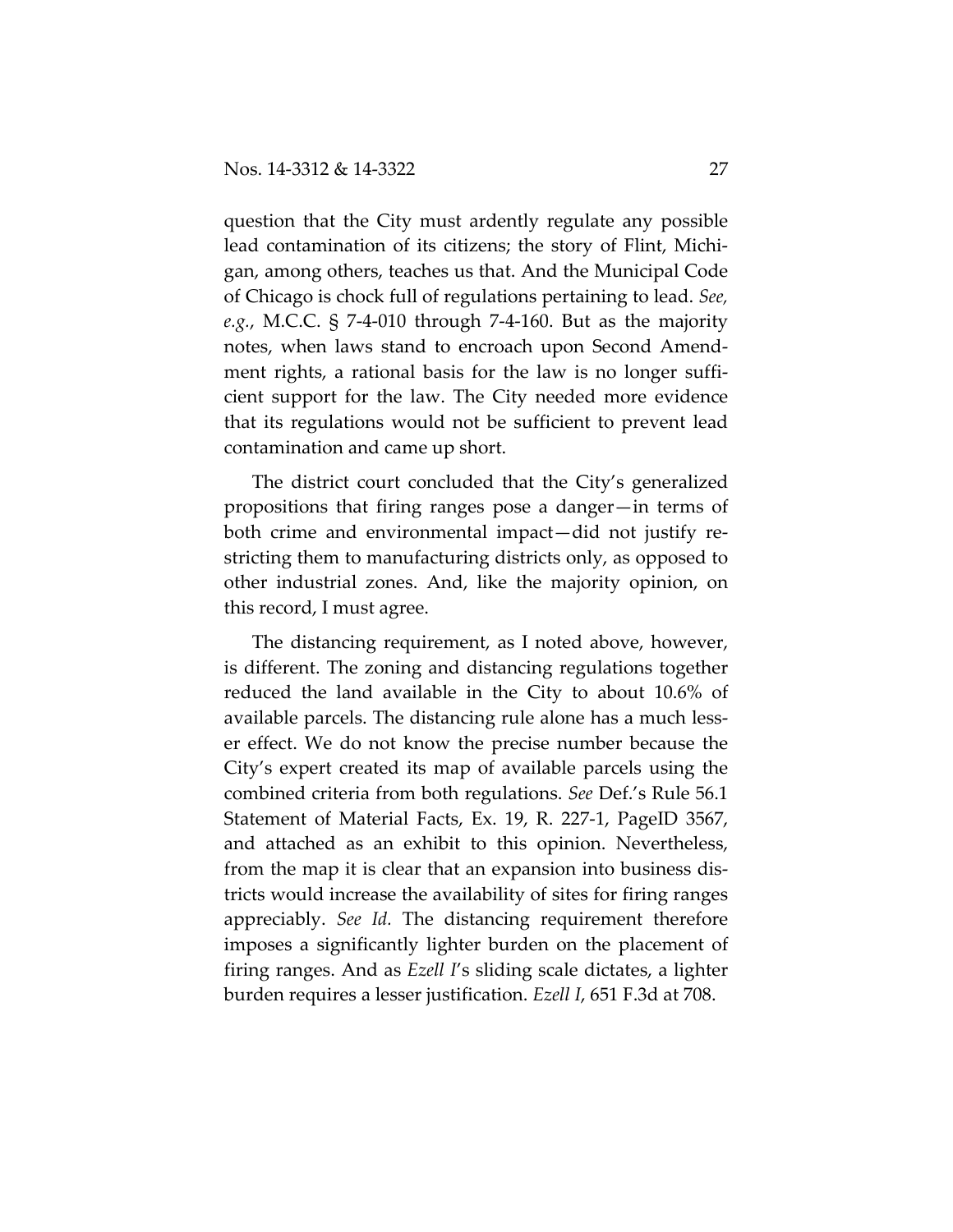Although the zoning regulation is a blanket prohibition against firing ranges in all but the manufacturing areas of the City, the distancing regulation is a precise and targeted approach to protecting particular populations and activities that the City routinely singles out for protections—places where children and the sick are gathered, for example. It is the difference between a carpet bomb and a surgical strike. And the factors that enter into an evaluation of the public benefit of prohibiting firing ranges from business and com‐ mercial districts are not the same as the factors that enter in‐ to an evaluation of the benefit of keeping shooting ranges away from schools, day care facilities, hospitals and the like. Not only do the regulations not stand or fall together, but the evaluation of the two is dissimilar on both sides of the means‐end analysis.

Moreover, the distancing requirements focus on protec‐ tions for a category of "sensitive places" that the Supreme Court tells us have been subject to longstanding historical protections from firearm dangers. As the Court stated in *Hel‐ ler*,

> The Court's opinion should not be taken to cast doubt on **longstanding** prohibitions on the possession of firearms by felons and the men‐ tally ill, **or laws forbidding the carrying of firearms in sensitive places such as schools and government buildings**, or laws imposing conditions and qualifications on the commer‐ cial sale of arms.

*Heller*, 554 U.S. at 626–27 (emphasis supplied). This language could be construed as removing from Second Amendment protection prohibitions on the possession of firearms by fel‐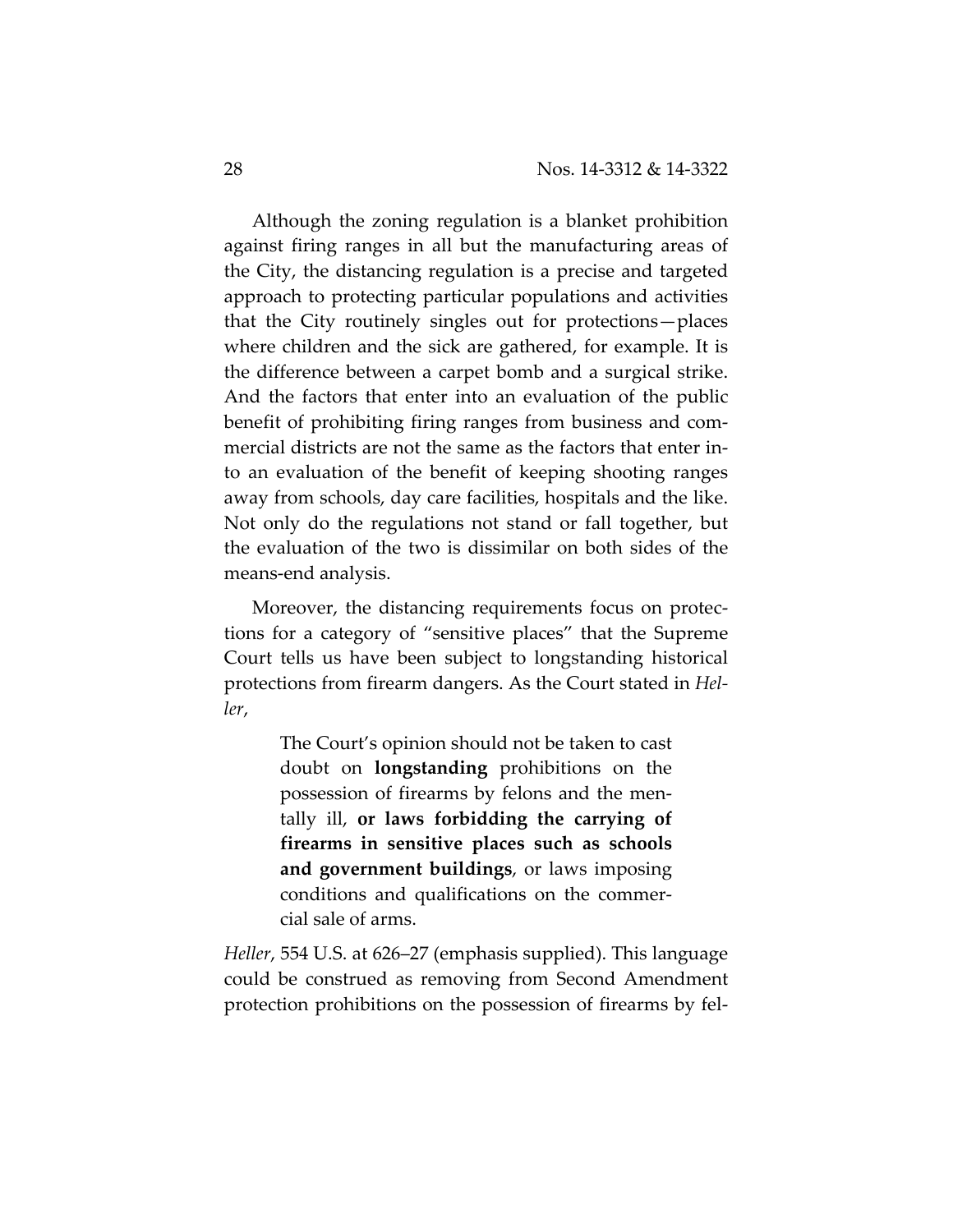ons and the mentally ill, in sensitive places and the like just as we have noted that "[t]he Court has long recognized that certain 'well‐defined and narrowly limited classes of speech'—e.g., obscenity, defamation, fraud, incitement—are categorically 'outside the reach' of the First Amendment." *Ezell*, 651 F.3d at 702. I leave that for another day. For now, it is enough to note that if the Supreme Court has declared that the need to protect sensitive places is an important enough need to allow for an outright prohibition on the carrying of firearms within them, then it is certainly a sufficiently strong public interest to justify regulations distancing similar places from firing ranges. The burden here is not severe (without the zoning regulation, many more parcels are available), the public interest is great, and the rules do not implicate the heart of a core right, but rather, at the very most, "an important corollary to the meaningful exercise of the core right to possess firearms for self‐defense." *Ezell I*, 651 F.3d at 708.

The majority asserts that firearms could not possibly be incompatible with residential uses because the main premise of the *Heller* decision, from which the "sensitive places" lan‐ guage comes, was to allow law abiding citizens to keep fire‐ arms in their residences for self‐defense. *Ante* at 12. But own‐ ing, keeping or even carrying a firearm for self‐defense pos‐ es a substantially different risk than does creating a public accommodation where large numbers of people will gather with firearms loaded with lead-contaminated, explosivefilled ammunition and fire them. Firing a gun poses signifi‐ cantly greater risks than the mere keeping or carrying of a gun, in terms of potential accidents, attractiveness to crimi‐ nals, and environmental lead exposure. From a practical standpoint, Illinois state law all but rules out the possibility of legally firing a gun in a residential area of the City of Chi‐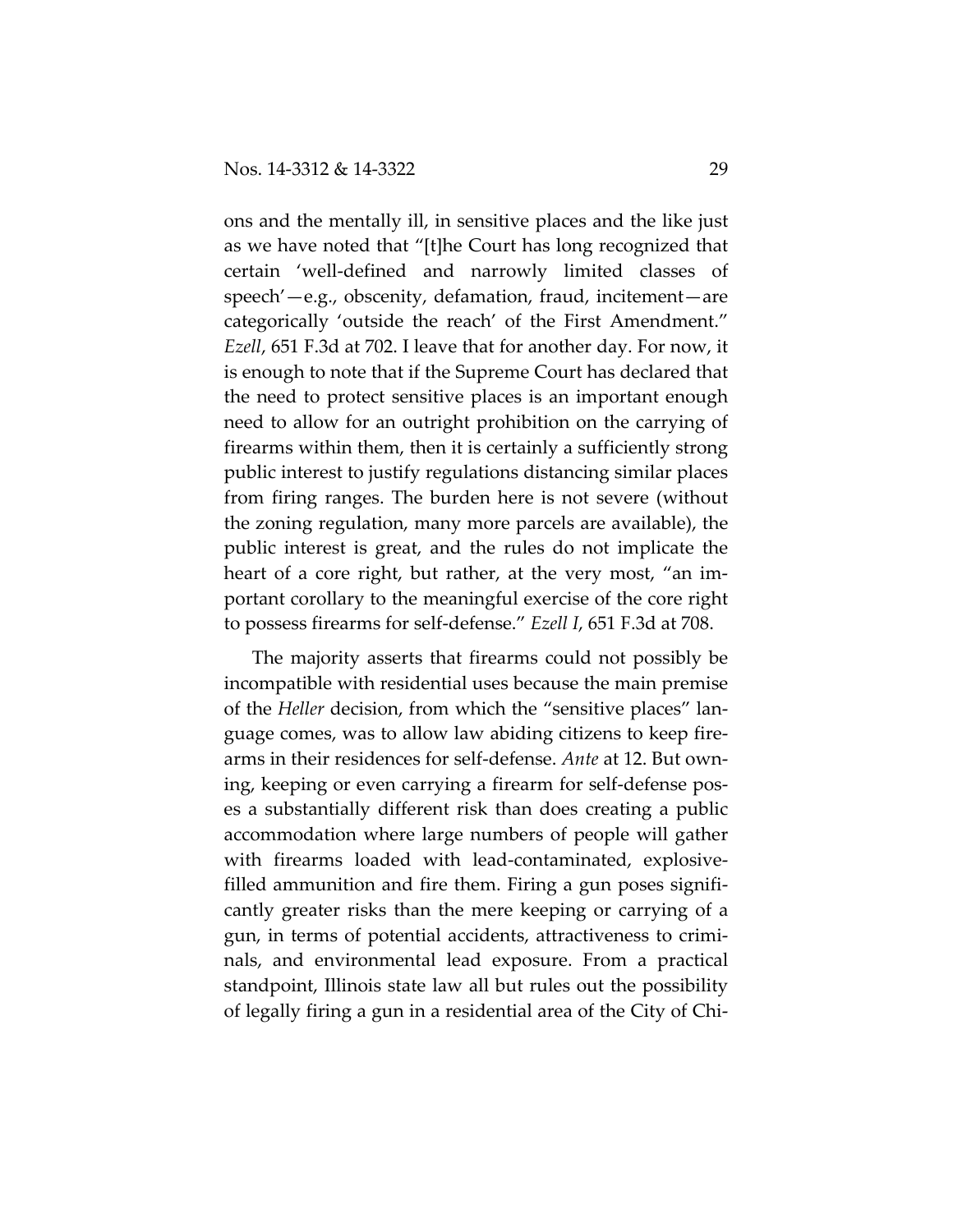cago. 720 ILCS §§ 5/24‐1.2, 5/24‐1.2‐5, 5/24‐1.5. And so the risks associated with legal firearm discharge will arise al‐ most always at firing ranges. Moreover, firing ranges can become attractive nuisances, beckoning to thieves looking for large caches of firearms, or places where people will be coming and going while carrying weapons. In short, the City's interests in preventing gun theft and other crime, and reducing lead contamination cast a heavy weight on the public interest side of the scale.

As I noted above, the lower burden and the significant public interest decrease the City's burden to justify the regulation. The majority borrows from the free‐speech context and asserts that "there must be *evidence*" to support the City's rationale for the challenged regulations. *Ante* at 15, citing *Annex Books, Inc. v. City of Indianapolis*, 581 F.3d 460, 463 (7th Cir. 2009) (emphasis in original). In the First Amendment context, however, the Supreme Court has re‐ jected the idea that the government must always prove "with empirical data, that its ordinance will successfully lower crime." *City of Los Angeles v. Alameda Books, Inc.*, 535 U.S. 425, 439, (2002). As the City points out, studies showing the effect of crime in the surrounding community are partic‐ ularly helpful to the courts in First Amendment cases be‐ cause it is not readily apparent that the sale of adult books and media have the ability to endanger the surrounding community. Guns, on the other hand, are inherently danger‐ ous. *See Loitz v. Remington Arms Co.*, 563 N.E.2d 397, 404 (1990) ("Guns are inherently dangerous instrumentalities, and the mere occurrence of other explosions does not, with‐ out more, establish outrageous misconduct or some other basis sufficient to warrant the imposition of punitive dam‐ ages."). The amount and type of evidence needed to demon‐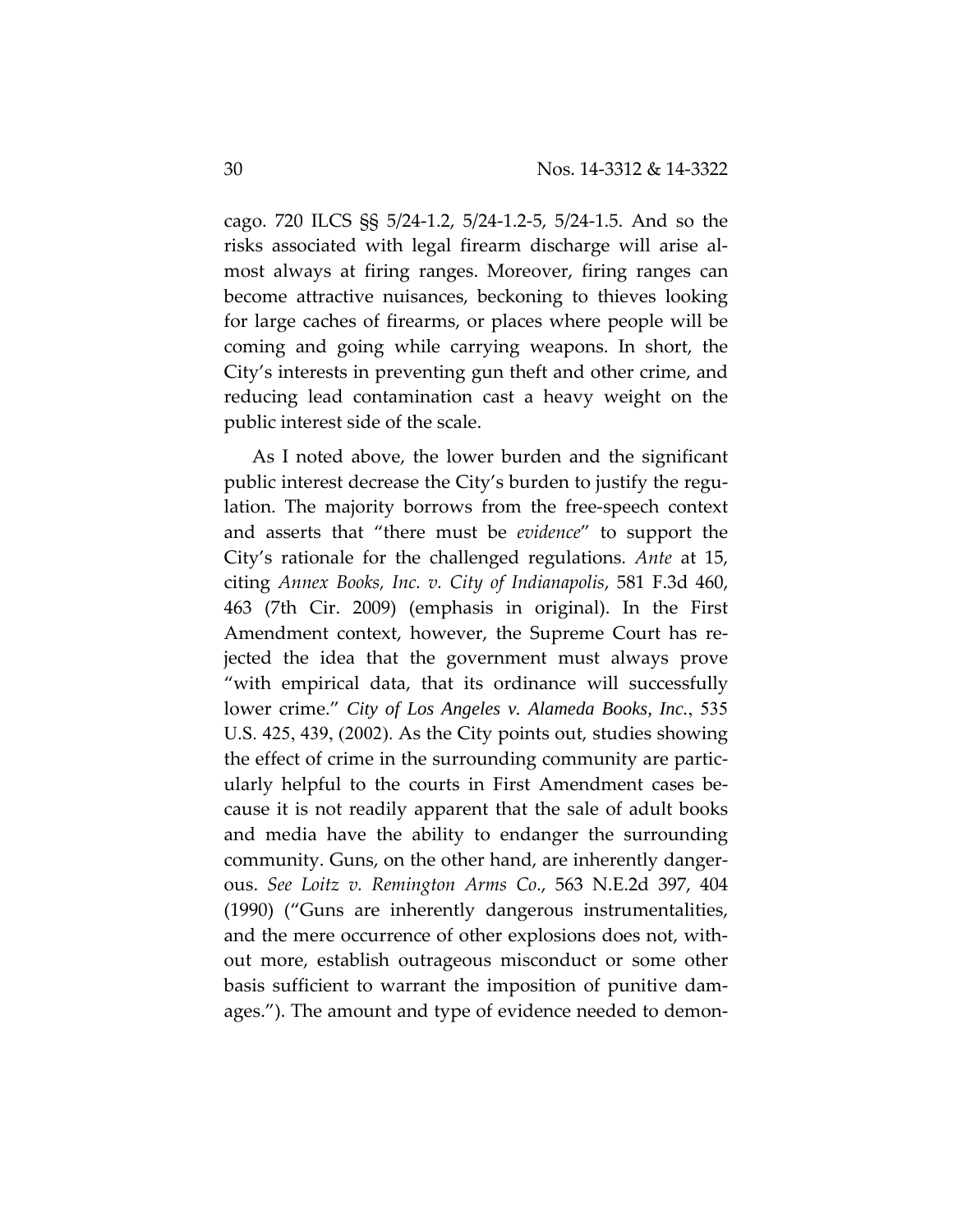strate a danger, therefore, must be less. The City's evidence was sufficient to justify its rationale for the distancing regulations.

It is not at all uncommon within the Chicago municipal code to create a buffer zone between businesses that have a high impact on their surroundings and facilities that might serve children or other vulnerable populations such as hospitals, day care facilities, schools, and churches. *See e.g.*, M.C.C. § 4‐224‐011 ("No machine shops shall be conducted or operated on any lot or plot of ground of which any por‐ tion shall be within 200 feet of any lot occupied by a public or parochial school, hospital or church."); M.C.C. § 4‐232‐120 ("No person shall construct, conduct or operate any motor vehicle salesroom within 200 feet of any building used as a hospital, church, or public or parochial school, or the grounds thereof."); M.C.C. § 15‐28‐900 ("It shall be unlawful for any person to store or manufacture nitrocellulose prod‐ ucts in any building which is situated within 100 feet of any building occupied as a school building, hospital, institution‐ al [sic], or any other place of public assembly"); M.C.C. § 17‐ 9‐0119 ("No retail food establishment that sells live poultry or other live fowl at retail, or that slaughters or causes to be slaughtered for sale live poultry or other fowl at retail, shall be located within 200 feet from any place or structure: … (2) is used for residential purposes; or (3) is used as a place of religious assembly, primary or secondary school, library, hospital, public park or public playground"); M.C.C. § 10‐36‐400 (b)(10) ("no person shall operate any small un‐ manned aircraft in city airspace: … (10) over any open air assembly unit, school, school yard, hospital, place of wor‐ ship, prison or police station, without the property owner's consent, and subject to any restrictions that the property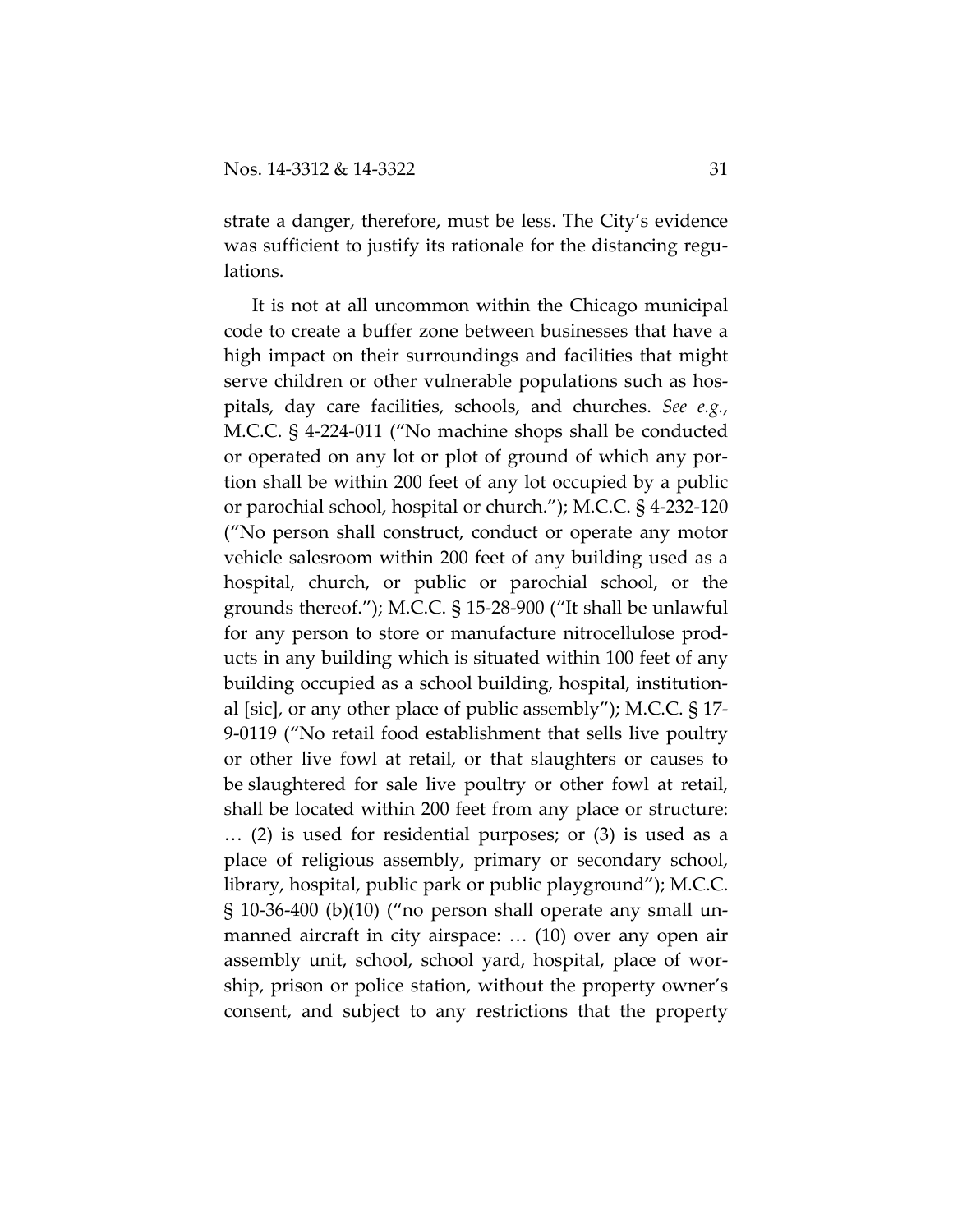owner may place on such operation"). Of course none of these restrictions impose on Second Amendment rights, and therefore they require no more than a rational basis, but the vast number of these laws (I have singled out only a very few) support the City's argument that its purpose in passing the legislation was to protect these sensitive areas, as it does in so many other contexts.

In short, the distancing regulations do not rise or fall along with the zoning regulations. And when separated from them, given the lighter burden imposed by the distanc‐ ing regulations, the strong public interest in protecting resi‐ dential areas and sensitive areas from the risks associated with firing ranges, these regulations pass constitutional mus‐ ter.

As for the ban on minors at firing ranges, I do not disa‐ gree with the majority that the City has failed to come forth with evidence to support the exclusion of all minors from firing ranges in all circumstances. To the extent that *McDon‐ ald* and its progeny allow for firearm ownership within the City of Chicago, the practical argument that parents who have guns within the City limits might also wish to teach gun safety to their children is not without merit. (Although, as I noted in my concurrence in *Ezell I*, "[t]here is no ban on training with a simulator and several realistic simulators are commercially available, complete with guns that mimic the recoil of firearms discharging live ammunition. It is possible that, with simulated training, technology will obviate the need for live‐range training." *Ezell I*, 651 F.3d at 712 (internal citations omitted)). And the legal argument that the outright ban is unconstitutional has merit as well.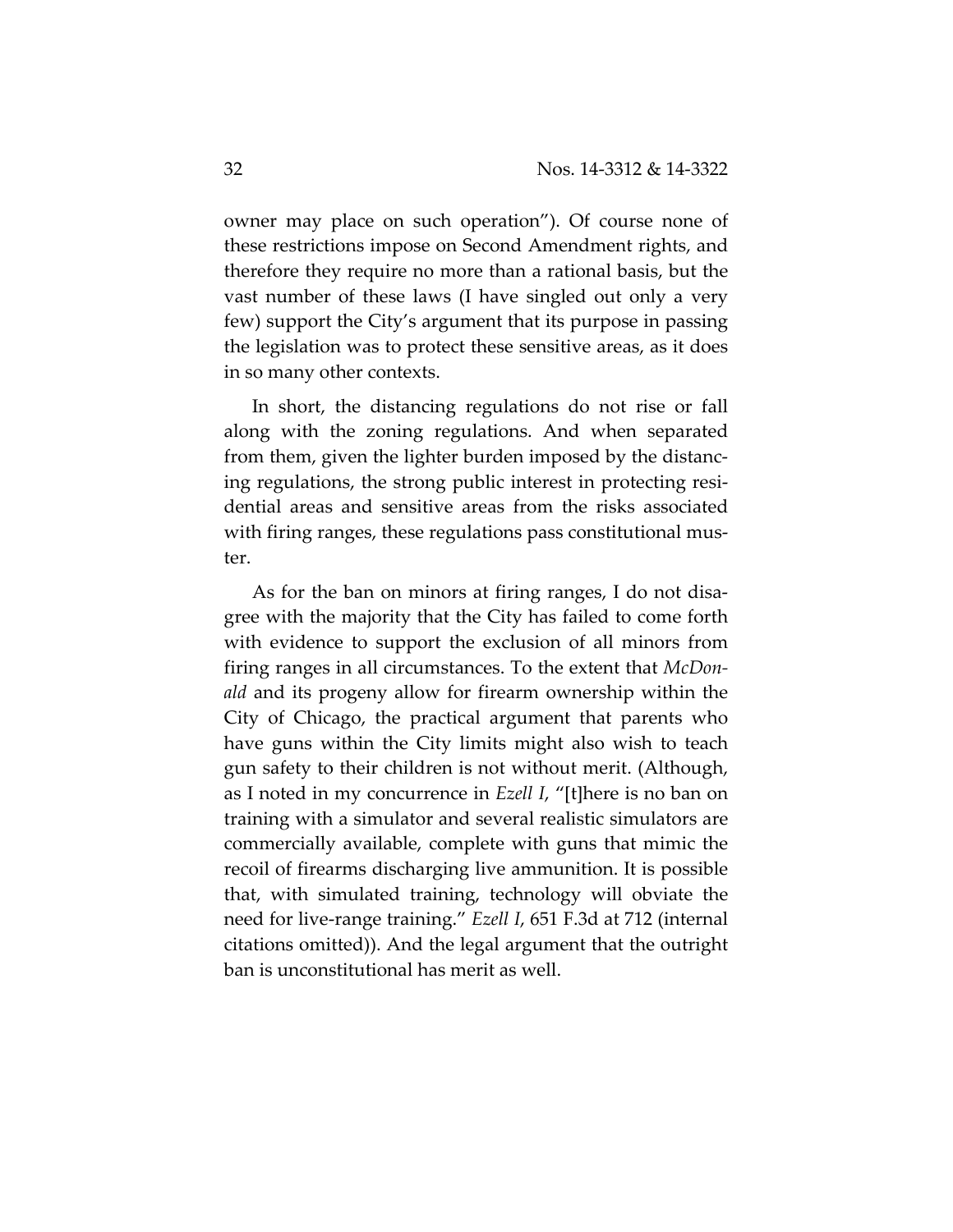I write separately on this point to note the limited rights of minors under the Second Amendment. Importing the concepts from First Amendment jurisprudence into this Sec‐ ond Amendment context, as courts have come to do (*see Id.* at 706–07), it is worth noting that the First Amendment rights of minors are limited—in some contexts far more than others. Although minors do not "'shed their constitutional rights to freedom of speech or expression at the schoolhouse gate' … the First Amendment rights of students in the public schools are 'not automatically coextensive with the rights of adults in other settings.'" *Hazelwood Sch. Dist. v. Kuhlmeier*, 484 U.S. 260, 266 (1988), citing *Bethel Sch. Dist. No. 403 v. Fra‐ ser*, 478 U.S. 675, 682 (1986). And First Amendment rights are particularly limited when the interest balanced on the other side is the health and safety of minors. *See Morse v. Frederick*, 551 U.S. 393, 407 (2007) (upholding school's discipline of student who displayed pro‐drug banner noting that deter‐ ring drug use by schoolchildren is an "important—indeed, perhaps compelling interest" given the potential severe and permanent damage to the health and well‐being of young people); *Erznoznik v. City of Jacksonville*, 422 U.S. 205, 212 (1975) ("[i]t is well settled that a State or municipality can adopt more stringent controls on communicative materials available to youths than on those available to adults."); *Gins‐ berg v. State of N. Y.*, 390 U.S. 629, 637 (1968) (government can prohibit sale to minors of sexually explicit material that would be available to adults).

Outside of the First Amendment context, it goes without saying that the government may restrict the rights of minors for purposes of protecting their health and welfare. A state's interest in the welfare of its young citizens justifies a variety of protective measures. Every jurisdiction in the country pro‐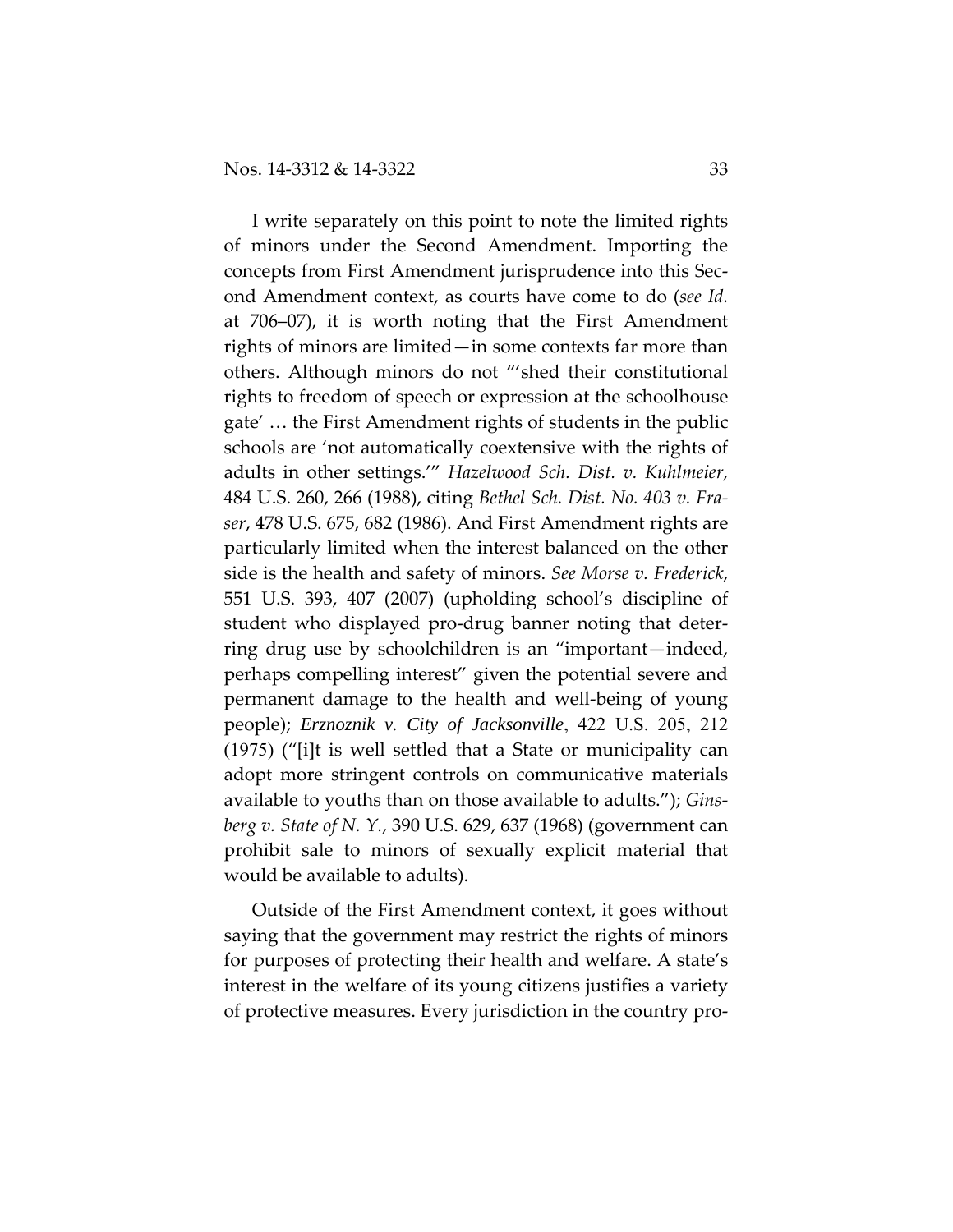tects the health, safety, and welfare of minors by prohibiting them from purchasing alcohol and cigarettes, by restricting at what age they may drive and with what limitations, when they may enlist in the military and work, when they may marry, when they may gamble, how long they must attend school, and when they can enter into binding contracts. Some of these regulations, like those surrounding marriage and pregnancy, burden fundamental rights and yet have been upheld regardless of the increased scrutiny given to such laws. *See, e.g., Planned Parenthood of Cent. Mo. v. Danforth,* 428 U.S. 52, 74 (1976).

In addition to the general protections noted above, states and municipalities impose laws and regulations that protect the health and safety of children in myriad specific ways, many of which interfere fairly significantly with the funda‐ mental right of parents to make decisions concerning the care, custody, and control of their children. *Troxel v. Gran‐ ville*, 530 U.S. 57, 66 (2000) ("we have recognized the funda‐ mental right of parents to make decisions concerning the care, custody, and control of their children."); *see also Prince v. Massachusetts*, 321 U.S. 158, 166 (1944) ("Acting to guard the general interest in youth's well being, the state as parens patriae may restrict the parent's control by requiring school attendance, regulating or prohibiting the child's labor, and in many other ways.").

For example, Illinois law requires adults to secure chil‐ dren under the age of eight in an approved child safety re‐ straint while riding in vehicles. 625 ILCS § 25/4. It prohibits children under the age of fourteen from being left without supervision for "an unreasonable period of time without regard for the mental or physical health, safety, or welfare of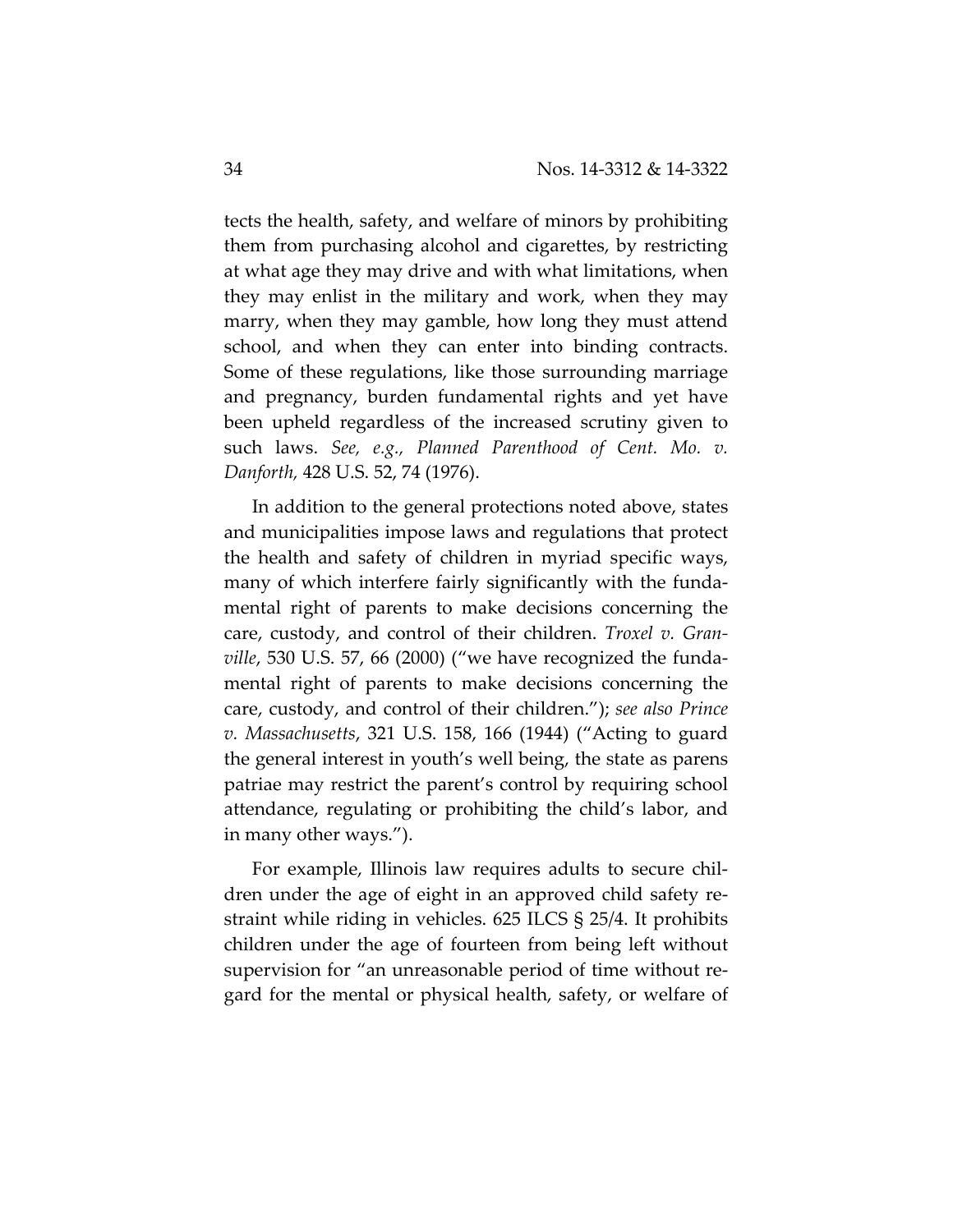that minor." 705 ILCS § 405/2‐3. The Illinois Administrative Code even prohibits a day care facility from placing a baby to sleep in any position other than on her back, regardless of the parent's request. Ill. Admin. Code  $\S 407.350(i)(1)-(3)$ .

Sometimes the encroachments can be severe even when the risk is low. Parents have been charged with neglect for allowing their children to walk to a park, $6$  or walk to school, $7$ or play unsupervised in a back yard.8 This is true despite the fact that the rate of occurrence of the main concern, stranger abduction, is quite low (approximately 60–100 per year) and continually declining.9

In short, statutes, regulations, law enforcement and social services resources are employed to protect children from harm even where the risk of harm is slight or negligible. And as the majority states, "No one can disagree—and we cer‐ tainly do not—that firearms in the hands of young children or unsupervised youth are fraught with serious risks to safe‐ ty." *Ante* at 18. I would add that firearms even in the hands

<sup>6</sup> http://abcnews.go.com/Lifestyle/free‐range‐parents‐found‐responsible‐ child-neglect-allowing/story?id=29363859. Last visited January 16, 2017.

<sup>7</sup> http://www.timesfreepress.com/news/local/story/2016/apr/01/ mother‐ charged‐neglect‐making‐children‐walk‐s/358210/. Last visited January 16, 2017.

<sup>8</sup> http://insider.foxnews.com/2015/06/14/florida-parents-charged-felonyneglect‐after‐11‐year‐old‐son‐plays‐backyard‐90‐minutes. Last visited January 16, 2017.

<sup>9</sup> David Finkelhor, Heather Hammer, and Andrea J. Sedlak, "Nonfamily Abducted Children: National Estimates and Characteristics, "United States Department of Justice, Office of Justice Programs, Office of Juvenile Justice and Delinquency Prevention, October 2002.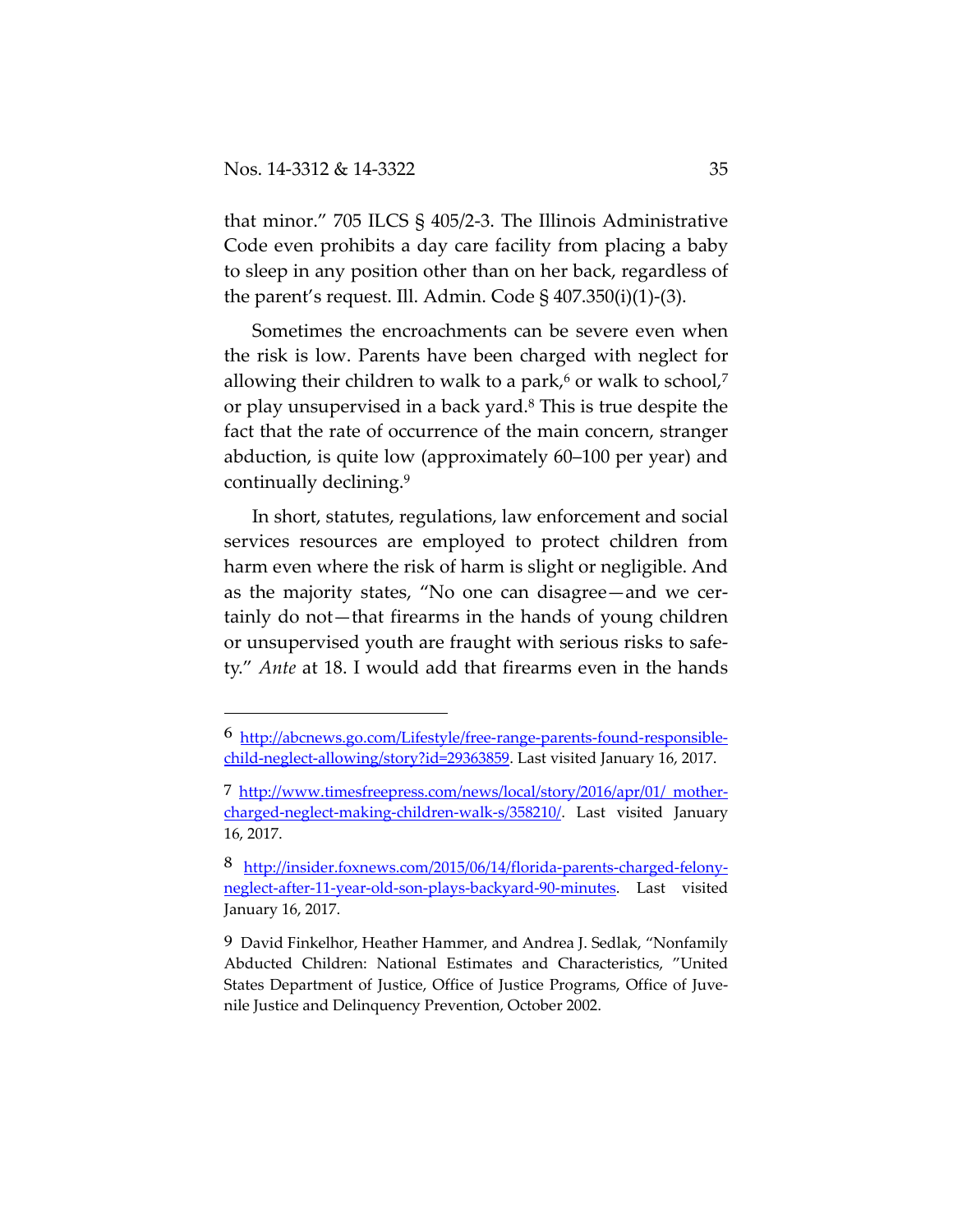of older children, even while they are supervised by trained instructors, can have deadly consequences. In one highly publicized incident on an Arizona shooting range, a nine‐ year‐old girl accidentally killed her instructor, Charles Vacca, when the Uzi she was firing became too difficult for her to control, jumping out of her hand and firing a bullet into the brain of her instructor.10 But other recent shootings by and of children on ranges have slipped by without as much atten‐ tion. In many cases the accidents did not involve high pow‐ ered weapons or even a child as the shooter. In some inci‐ dents, the child at the range was killed by an adult.<sup>11</sup>

<sup>10</sup> http://www.cnn.com/2014/08/26/us/arizona-girl-fatal-shootingaccident/

 $11$  The following are incidents of shootings at firing ranges since 2012 found through a review of news stories and may not be a complete list:

October 2016, North Dakota, 14‐year‐old girl killed at shooting range http://www.kbzk.com/story/33418822/north‐dakota‐teen‐killed‐in‐ accidental-shooting-at-gun-range. Last visited January 16, 2017.

August 2016, Iowa, 10‐year‐old shot at shooting range http://nbc4i.com/2016/08/19/boy‐10‐dies‐after‐being‐shot‐at‐shooting‐ range/. Last visited January 16, 2017.

July 2016, Florida, Father kills 14‐year‐old son at shooting range http://www.cnn.com/2016/07/04/us/florida-father-shoots-son/

March, 2016, Florida, 21‐year‐old at shooting range misfires and hits four children ages 8, 10, 14 and 15 http://wfla.com/2016/03/12/four-childrentwo-adults-injured-in-gun-range-accident-in-ocala/. Last visited January 16, 2017.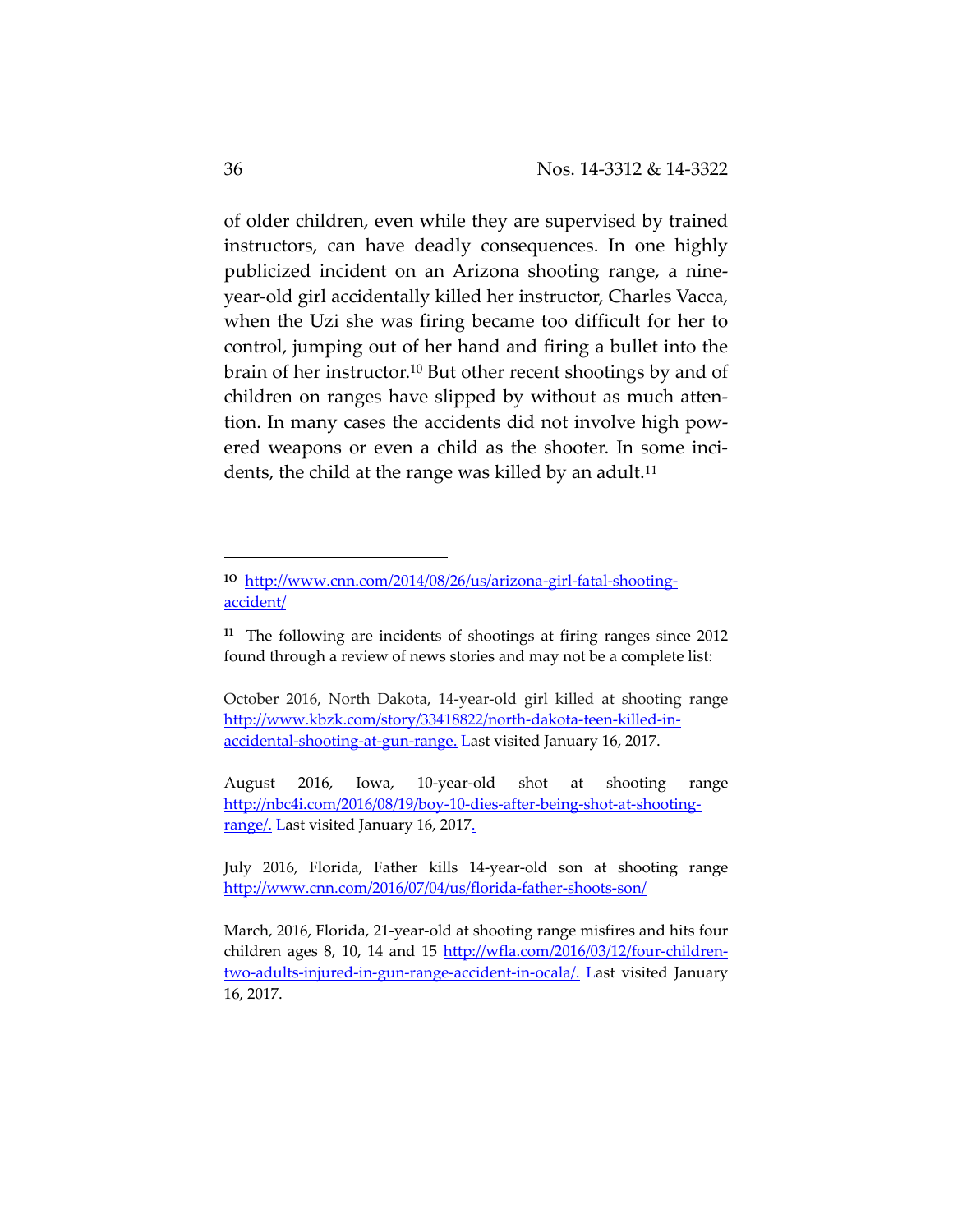February 2016, Idaho, 12-year shot at shooting range (non-fatal) http://www.foxnews.com/us/2016/02/25/girl‐12‐accidentally‐shot‐at‐ idaho-gun-range.html. Last visited January 16, 2017.

<u> 1989 - Johann Stoff, deutscher Stoff, der Stoff, der Stoff, der Stoff, der Stoff, der Stoff, der Stoff, der S</u>

December 2015, Indiana, 12‐year‐old shot (non‐fatal) at shooting range http://cbs4indy.com/2015/12/26/shooting‐range‐accident‐injures‐12‐year‐ old/. Last visited January 16, 2017.

December 2015, Arizona, 13‐year‐old girl shot by adult at shooting range http://www.azcentral.com/story/news/local/pinal/2015/12/01/gun-rangeaccident-serves-safety-reminder/76610904/. Last visited January 16, 2017.

December 2014, Ohio, 14‐year‐old shot by adult at shooting range http://www.wlwt.com/article/teen‐wounded‐in‐accidental‐shooting‐at‐ gun‐range/3550107. Last visited January 16, 2017.

December 2014, California, 12‐year‐old shoots man in leg at shooting range (non-fatal) http://www.eastcountymagazine.org/man-injuredshooting-range-accident. Last visited January 16, 2017.

August 2014, Arizona, 9‐year‐old kills instructor with Uzi at firing range https://www.washingtonpost.com/news/post-nation/wp/2016/08/26/twoyears‐after‐9‐year‐olds‐fatal‐uzi‐shooting‐instructors‐family‐files‐ wrongful-death-suit/?utm\_term=.7072f20994eb. Last visited January 16, 2017.

January 2014, Florida, 14‐year‐old shoots herself in leg at shooting range (non-fatal) http://www.wesh.com/article/girl-14-accidentally-shot-atgun-range-in-merritt-island/4430493. Last visited January 16, 2017.

November, 2012, Tennessee, 13‐year‐old shot by adult at firing range http://www.wsmv.com/story/20177364/13‐year‐old‐shot‐at‐gun‐range‐ cheatham‐county. Last visited January 16, 2017.

October, 30, 2012, Iowa, 8‐year‐old shot by 5‐year‐old sister at shooting range http://www.kwwl.com/story/19956702/accidental‐shooting‐of‐8‐ year‐old‐brings‐safety‐reminder. Last visited January 16, 2017.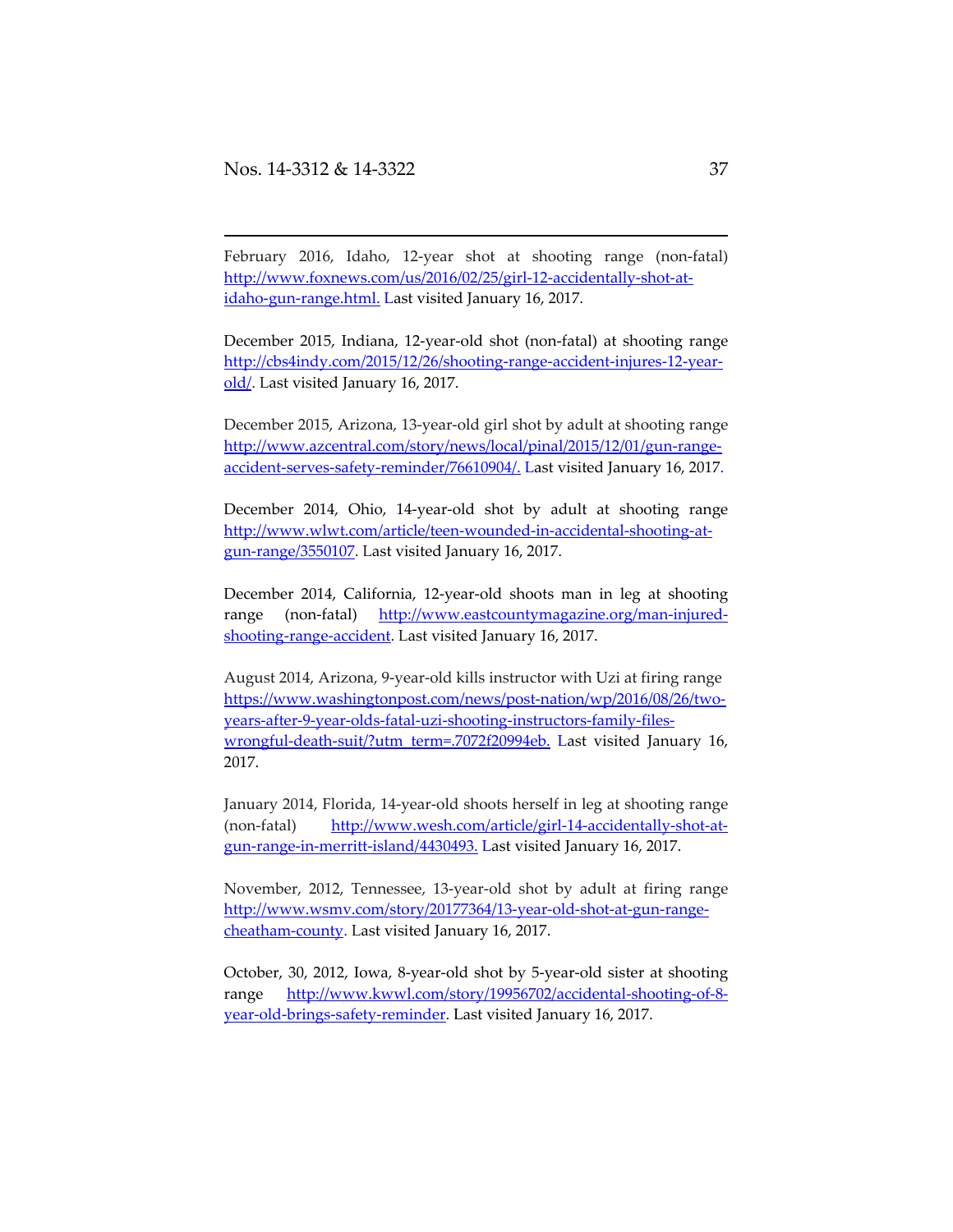In sum, while I concur that the outright ban on all chil‐ dren under the age of eighteen entering a firing range is im‐ permissible, I suspect that, given our long history of protect‐ ing minors, even where fundamental rights are in play, stringent regulations for minors in firing ranges will with‐ stand much scrutiny when supported by appropriate evi‐ dence.

For the reasons above, I dissent from the conclusion that the zoning regulation is unconstitutional, and concur with the majority regarding its conclusions as to the distancing regulation and the ban on minors. The City's gun violence problem requires urgent, well‐researched, and comprehen‐ sive action. But those actions must be taken within the evolving parameters of Second Amendment jurisprudence.